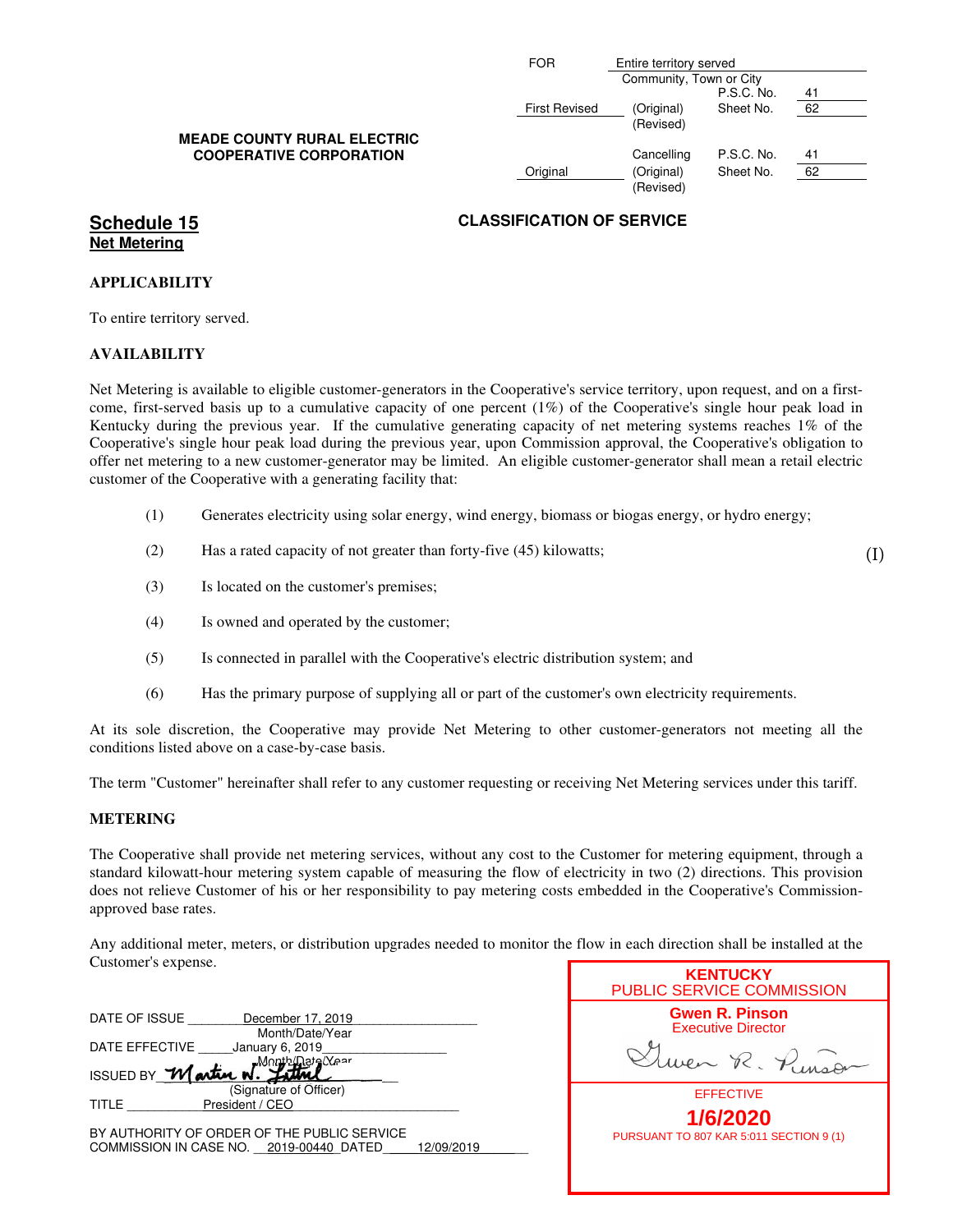|                                    | <b>FOR</b> | Entire territory served<br>Community, Town or City |            |    |  |
|------------------------------------|------------|----------------------------------------------------|------------|----|--|
|                                    |            |                                                    |            |    |  |
|                                    |            |                                                    | P.S.C. No. | 41 |  |
|                                    |            | (Original)                                         | Sheet No.  |    |  |
|                                    |            | (Revised)                                          |            |    |  |
| <b>MEADE COUNTY RURAL ELECTRIC</b> |            |                                                    |            |    |  |
| <b>COOPERATIVE CORPORATION</b>     |            | Cancelling                                         | P.S.C. No. | 37 |  |
|                                    |            | (Original)<br>(Revised)                            | Sheet No.  | ÝЙ |  |

## Net Metering

#### BILLING

- A. The amount of electricity billed to the customer shall be calculated by taking the difference between the electricity supplied by the Cooperative to the Customer and the electricity generated and fed back by the Customer. If timeof-day or time-of-use metering is used, the electricity fed back to the electric grid by the Customer shall be netmetered and accounted for at the specific time it is fed back to the electric grid in accordance with the time-of-day or time-of-use billing agreement with the Customer then currently in place.
- B. If the electricity supplied by the Cooperative exceeds the electricity generated and fed back to the Cooperative during the billing period, the Customer shall be billed for the net electricity supplied. If the electricity fed back to the Cooperative by the Customer exceeds the electricity supplied by the Cooperative during a billing period, the Customer shall be credited for the excess kilowatt-hours, and this electricity credit shall appear on the Customer's next bill. Credits shall carry forward for the life of the customer-generator's account.
- C. The energy rates, rate structure, and monthly charges shall be identical to those in the contract or tariff to which the Customer would be assigned if the Customer were not receiving service under this tariff.
- D. Excess electricity credits are not transferable between customers or locations.
- E. No cash refund for residual generation-related credits shall be paid if an account under this tariff is closed.

#### APPLICATION AND APPROVAL PROCESS

The Customer shall submit an Application for Interconnection and Net Metering

Application") and receive approval from the Cooperative prior to connecting the generator facility to the Cooperative' <sup>s</sup> system.

Applications will be submitted by the Customer and reviewed and processed by the Cooperative according to either Level <sup>1</sup> or Level 2 processes defined below.

The Cooperative may reject an Application for violations of any code, standard, or regulation related to reliability or safety; however, the Cooperative will work with the Customer to resolve those issues to the extent practicable.

Customers may contact the Cooperative to check on status of an Application or with questions prior to submitting an Application. Cooperative contact information can be found on the Application form. The Application may be submitted by mail to, or in person at, the address found on the Application form.

|                                                                                                                             | <b>KENTUCKY</b><br><b>PUBLIC SERVICE COMMISSION</b> |
|-----------------------------------------------------------------------------------------------------------------------------|-----------------------------------------------------|
| DATE OF ISSUE<br>August 21, 2013                                                                                            | <b>JEFF R. DEROUEN</b><br><b>EXECUTIVE DIRECTOR</b> |
| Month/Date/Year<br>DATE EFFECTIVE<br>August 20, 2013<br>Month/Date/Yerr                                                     | <b>TARIFF BRANCH</b>                                |
| <b>ISSUED</b><br>Rates are subject to change and refund at the<br>(Signature of Officer)<br><b>TITLE</b><br>President / CEO | LLL 2013-00033<br><b>EFFECTIVE</b>                  |
| BY AUTHORITY OF ORDER OF THE PUBLIC SERVICE                                                                                 | 8/20/2013                                           |
| COMMISSION IN CASE NO. 2013-00033 DATED<br>8/20/2013                                                                        | PURSUANT TO 807 KAR 5:011 SECTION 9 (1)             |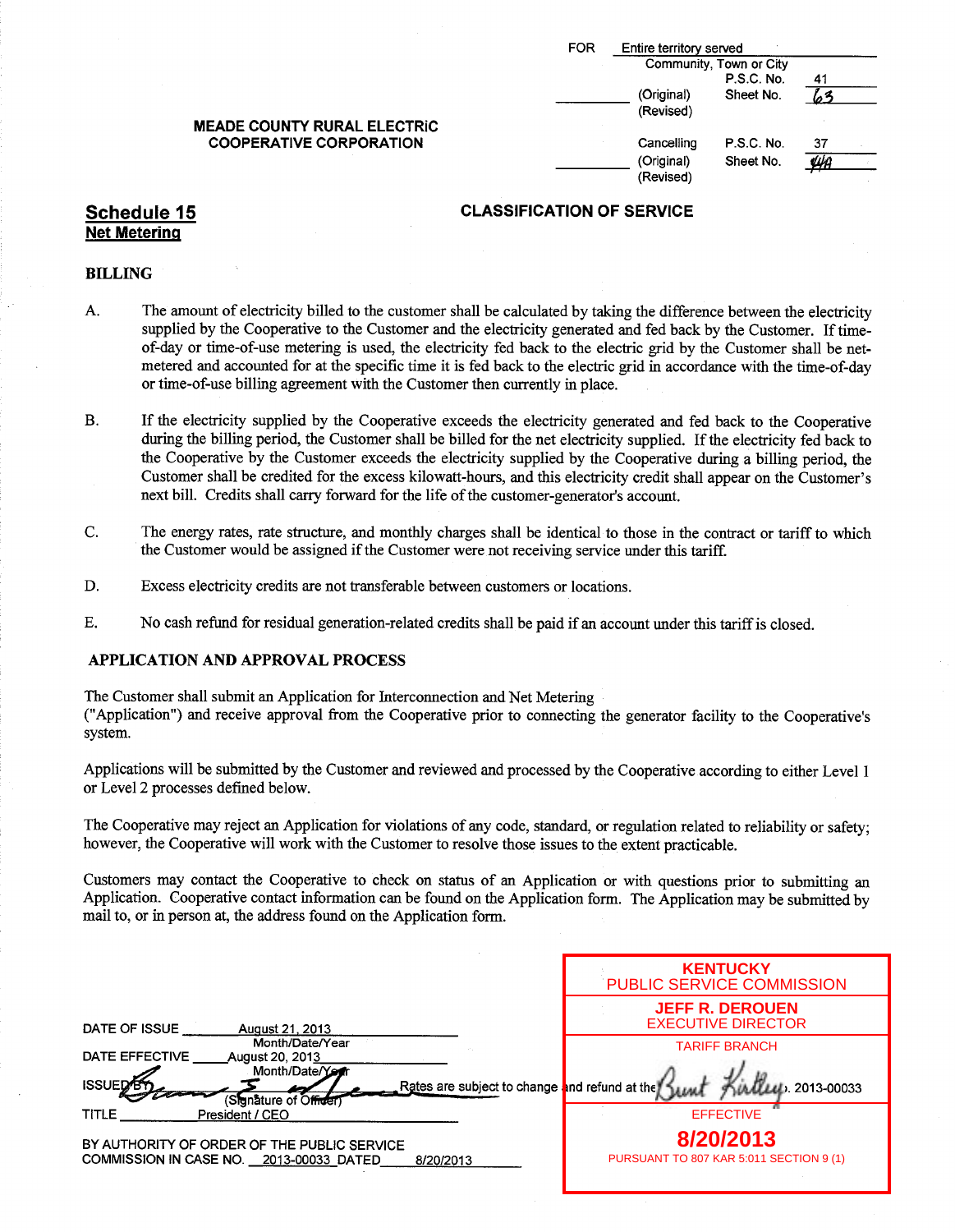|                                                                      | Entire territory served<br>FOR              |                                |    |
|----------------------------------------------------------------------|---------------------------------------------|--------------------------------|----|
|                                                                      | Community, Town or City<br>P.S.C. No.<br>41 |                                |    |
|                                                                      | (Original)<br>(Revised)                     | Sheet No.                      |    |
| <b>MEADE COUNTY RURAL ELECTRIC</b><br><b>COOPERATIVE CORPORATION</b> | Cancelling<br>(Original)<br>(Revised)       | <b>P.S.C. No.</b><br>Sheet No. | 37 |

# Net Metering

#### LEVEL <sup>1</sup>

A Level <sup>1</sup> Application shall be used if the generating facility is inverter-based and is certified by <sup>a</sup> nationally recognized testing laboratory to meet the requirements of Underwriters Laboratories Standard 1741 " Inverters, Converters, Controllers and Interconnection System Equipment for Use With Distributed Energy Resources"( UL 1741).

The Cooperative will approve the Level 1 Application if the generating facility also meets all of the following conditions:

- 1) For interconnection to a radial distribution circuit, the aggregated generation on the circuit, including the proposed generating facility, will not exceed 15% of the Line Section's most recent annual one hour peak load. A line section is the smallest part of the primary distribution system the generating facility could remain connected to after operation of any sectionalizing devices.
- 2) If the proposed generating facility is to be interconnected on <sup>a</sup> single-phase shared secondary, the aggregate generation capacity on the shared secondary, including the proposed generating facility, will not exceed the smaller of 20 kVA or the nameplate rating of the transformer.
- 3) If the proposed generating facility is single-phase and is to be interconnected on <sup>a</sup> center tap neutral of <sup>a</sup> 240 volt service, its addition shall not create an imbalance between the two sides of the 240 volt service of more than 20% of the nameplate rating of the service transformer.
- 4) If the generating facility is to be connected to three-phase, three wire primary Cooperative distribution lines, the generator shall appear as a phase-to-phase connection at the primary Cooperative distribution line.
- 5) If the generating facility is to be connected to three-phase, four wire primary Cooperative distribution lines, the generator shall appear to the primary Cooperative distribution line as an effectively grounded source.
- 6) The interconnection will not be on an area or spot network. Area and spot networks are systems in which multiple transformers are interconnected on the secondary side and multiple primary voltage circuits are used to feed the transformers. A spot network is typically used to serve a single building and all the transformers are in one location. An area network typically serves multiple customers with secondary conductors covering multiple city blocks and with transformers at various locations.
- 7) The Cooperative does not identify any violations of any applicable provisions of Institute of Electrical and Electronics Engineers Standard 1547 (IEEE 1547), "Standard for Interconnecting Distributed Resources with Electric Power Systems."
- 8) No construction of facilities by the Cooperative on its own system will be **RENTUCK** Commodate the generating facility. PUBLIC SERVICE COMMISSION

| August 21, 2013<br>DATE OF ISSUE                                                                    | <b>JEFF R. DEROUEN</b><br><b>EXECUTIVE DIRECTOR</b>  |
|-----------------------------------------------------------------------------------------------------|------------------------------------------------------|
| Month/Date/Year<br>August 20, 2013<br>DATE EFFECTIVE<br>Month/Date<br>ryear                         | <b>TARIFF BRANCH</b>                                 |
| Refector subject to change and refund at the<br>(Signature of Officer)<br>President / CEO<br>TITLE  | Called 2013-00033<br><b>EFFECTIVE</b>                |
| BY AUTHORITY OF ORDER OF THE PUBLIC SERVICE<br>8/20/2013<br>COMMISSION IN CASE NO. 2013-00033 DATED | 8/20/2013<br>PURSUANT TO 807 KAR 5:011 SECTION 9 (1) |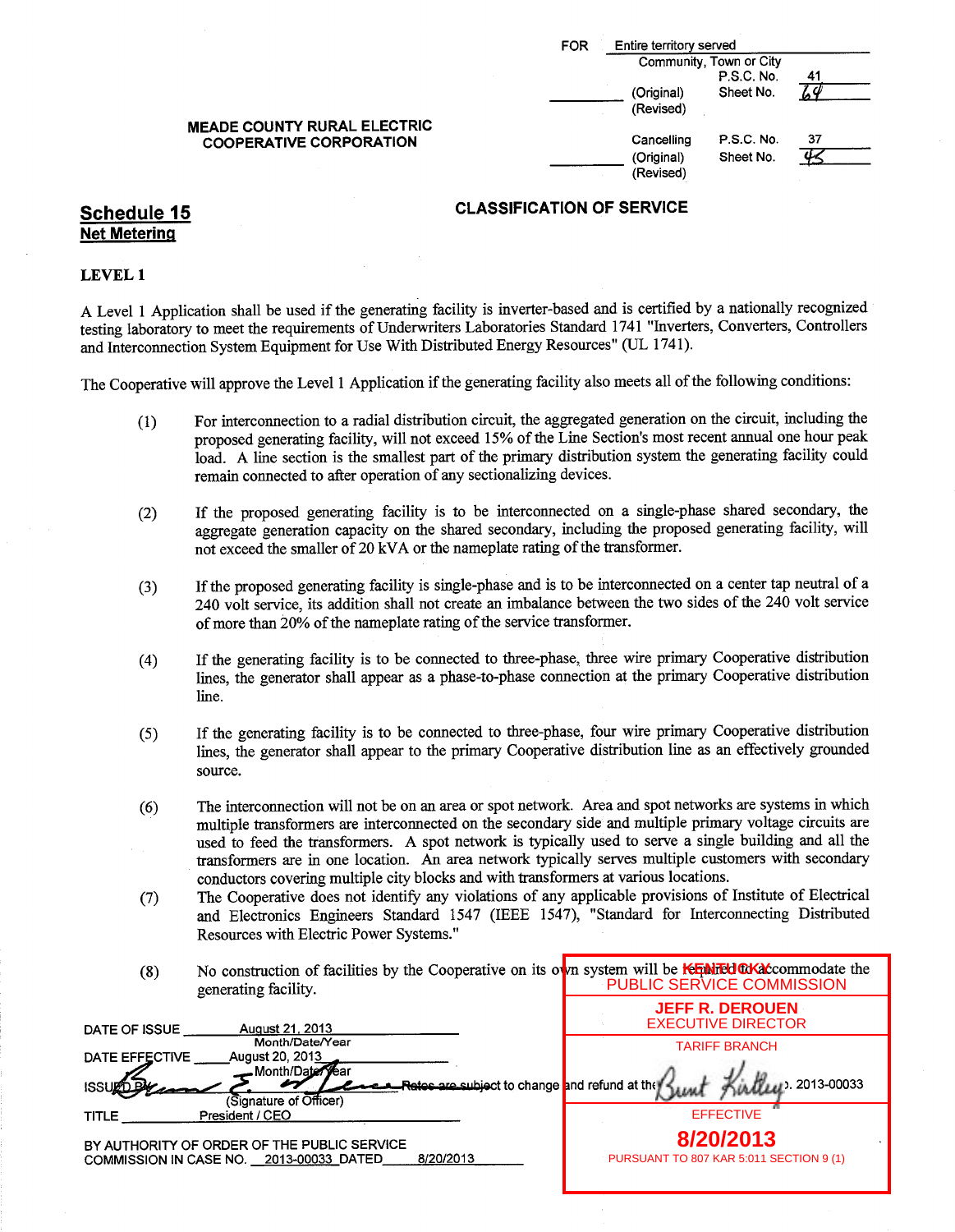|                                                                      | Entire territory served<br><b>FOR</b><br>Community, Town or City |                                       |                         |    |
|----------------------------------------------------------------------|------------------------------------------------------------------|---------------------------------------|-------------------------|----|
|                                                                      |                                                                  |                                       | P.S.C. No.<br>Sheet No. |    |
|                                                                      |                                                                  | (Original)<br>(Revised)               |                         |    |
| <b>MEADE COUNTY RURAL ELECTRIC</b><br><b>COOPERATIVE CORPORATION</b> |                                                                  | Cancelling<br>(Original)<br>(Revised) | P.S.C. No.<br>Sheet No. | 37 |

# Net Metering

If the generating facility does not meet all of the above listed criteria, the Cooperative, in its sole discretion, may either: 1) approve the generating facility under the Level 1 Application if the Cooperative determines that the generating facility can be safely and reliably connected to the Cooperative's system; or 2) deny the Application as submitted under the Level 1 Application.

The Cooperative shall notify the customer within 20 business days whether the Application is approved or denied, based on the criteria provided in this section.

If the Application lacks complete, information, the Cooperative shall notify the Customer that additional information is required, including a list of such additional information. The time between notification and receipt of required additional information will add to the time to process the Application.

When approved, the Cooperative will indicate by signing the approval line on the Level <sup>1</sup> Application Form and returning it to the Customer. The approval will be subject to successful completion of an initial installation inspection and witness test. The Customer shall notify the Cooperative within <sup>3</sup> business days of completion of the generating facility installation and schedule an inspection and witness test with the Cooperative to occur within 10 business days of completion of the generator facility installation or as otherwise agreed to by the Cooperative and the Customer. The Customer may not operate the generating facility until successful completion of such inspection and witness test, unless the Cooperative expressly permits operational testing not to exceed two hours. If the installation fails the inspection or witness test due to noncompliance with any provision in the Application and Cooperative approval, the Customer shall not operate the generating facility until any and all noncompliance is corrected and re-inspected by the Cooperative.

Ifthe Application is denied, the Cooperative will supply the Customer with reasons for denial. The Customer may resubmit under Level <sup>2</sup> if appropriate.

#### LEVEL 2

A Level 2 Application is required under any of the following:

- 1) The generating facility is not inverter based;
- 2) The generating facility uses equipment that is not certified by a nationally recognized testing laboratory to meet the requirements of UL 1741; or
- 3) The generating facility does not meet one or more ofthe additional conditions under Level 1.

The Cooperative will approve the Level <sup>2</sup> Application if the generating facility meets the Cooperative's technical interconnection requirements, which are based on IEEE 1547. The Cooperative shall make its technical interconnection requirements available online and upon request. **KENTUCKY**

|                                                                                                             | <b>PUBLIC SERVICE COMMISSION</b>                     |
|-------------------------------------------------------------------------------------------------------------|------------------------------------------------------|
| August 21, 2013<br>DATE OF ISSUE                                                                            | <b>JEFF R. DEROUEN</b><br><b>EXECUTIVE DIRECTOR</b>  |
| Month/Date/Year<br>DATE EFFECTIVE<br>August 20, 2013                                                        | <b>TARIFF BRANCH</b>                                 |
| Month/Date/Year<br>Rates are subject to change and refund at the<br><b>ISSUEI</b><br>(Signature of Officer) | ALLUI 2013-00033                                     |
| President / CEO<br><b>TITLE</b>                                                                             | <b>EFFECTIVE</b>                                     |
| BY AUTHORITY OF ORDER OF THE PUBLIC SERVICE<br>8/20/2013<br>COMMISSION IN CASE NO. 2013-00033 DATED         | 8/20/2013<br>PURSUANT TO 807 KAR 5:011 SECTION 9 (1) |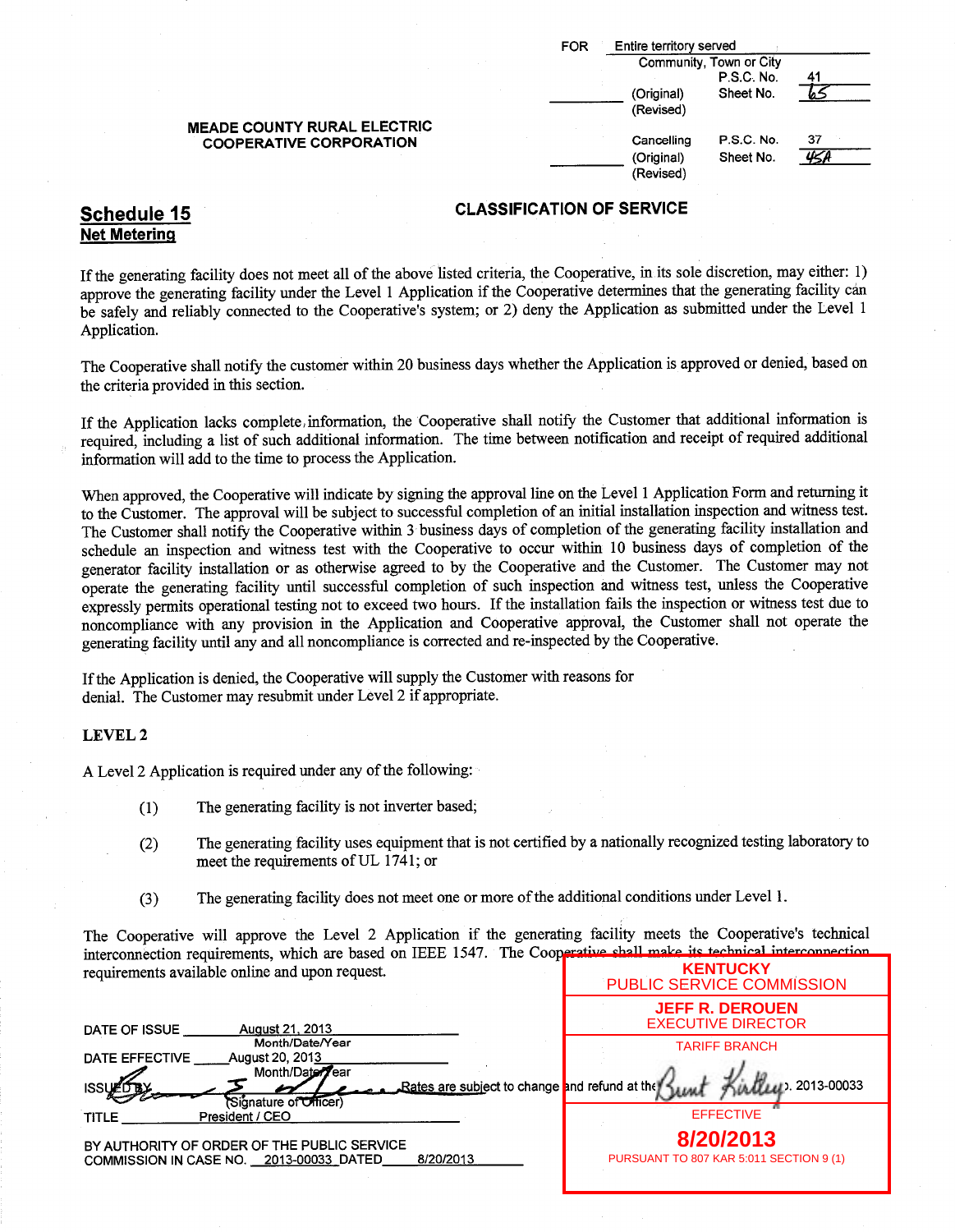| FOR | Entire territory served  |                                       |    |
|-----|--------------------------|---------------------------------------|----|
|     |                          | Community, Town or City<br>P.S.C. No. |    |
|     | (Original)<br>(Revised)  | Sheet No.                             |    |
|     | Cancelling<br>(Original) | P.S.C. No.<br>Sheet No.               | 37 |
|     | (Revised)                |                                       |    |

### Schedule 15 CLASSIFICATION OF SERVICE

The Cooperative will process the Level 2 Application within 30 business days ofreceipt of <sup>a</sup> complete Application. Within that time the Cooperative will respond in one of the following ways:

- 1) The Application is approved and the Cooperative will provide the Customer with an Interconnection Agreement to sign.
- 2) If construction or other changes to the Cooperative's distribution system are required, the cost will be the responsibility of the Customer. The Cooperative will give notice to the Customer and offer to meet to discuss estimated costs and construction timeframe. Should the Customer agree to pay for costs and proceed, the Cooperative will provide the Customer with an Interconnection Agreement to sign within a reasonable time.
- 3) The Application is denied. The Cooperative will supply the Customer with reasons for denial and offer to meet to discuss possible changes that would result in Cooperative approval. Customer may resubmit Application with changes.

If the Application lacks complete information, the Cooperative shall notify the Customer that additional information is required, including a list of such additional information. The time between notification and receipt of required additional information will add to the 30-business- day target to process the Application.

The Interconnection Agreement will contain all the terms and conditions for interconnection consistent with those specified in this tariff, inspection and witness test requirements, description of and cost of construction or other changes to the Cooperative's distribution system required to accommodate the generating facility, and detailed documentation of the generating facilities which may include single line diagrams, relay settings, and a description of operation.

The Customer may not operate the generating facility until an Interconnection Agreement is signed by the Customer and Cooperative and all necessary conditions stipulated in the agreement are met.

#### APPLICATION, INSPECTION AND PROCESSING FEES

No application fees, or other review, study, or inspection or witness test fees are charged for Level <sup>1</sup> Applications.

For Level 2 Applications, each Customer must submit, along with the Application, a non-refundable application, inspection and processing fee of \$100. In the event the Cooperative determines an impact study is necessary with respect to a Level 2 Application, the Customer shall be responsible for any reasonable costs up to \$1,000 for the initial impact study. The Cooperative shall provide documentation of the actual cost of the impact study. Any other studies requested by the Customer shall be at the Customer's sole expense.

| TERMS AND CONDITIONS FOR INTERCONNECTION                                                                                                                                            | <b>KENTUCKY</b><br>PUBLIC SERVICE COMMISSION                             |
|-------------------------------------------------------------------------------------------------------------------------------------------------------------------------------------|--------------------------------------------------------------------------|
| DATE OF ISSUE<br>August 21, 2013<br>Month/Date/Year                                                                                                                                 | <b>JEFF R. DEROUEN</b><br><b>EXECUTIVE DIRECTOR</b>                      |
| DATE EFFECTIVE<br><b>August 20, 2013</b><br>Month/Date/Year<br><b>Bates are subject to change and refund at the co</b><br>(Signature of Officer)<br><b>TITLE</b><br>President / CEO | <b>TARIFF BRANCH</b><br>013-00033                                        |
| BY AUTHORITY OF ORDER OF THE PUBLIC SERVICE<br>COMMISSION IN CASE NO. 2013-00033 DATED<br>8/20/2013                                                                                 | <b>EFFECTIVE</b><br>8/20/2013<br>PURSUANT TO 807 KAR 5:011 SECTION 9 (1) |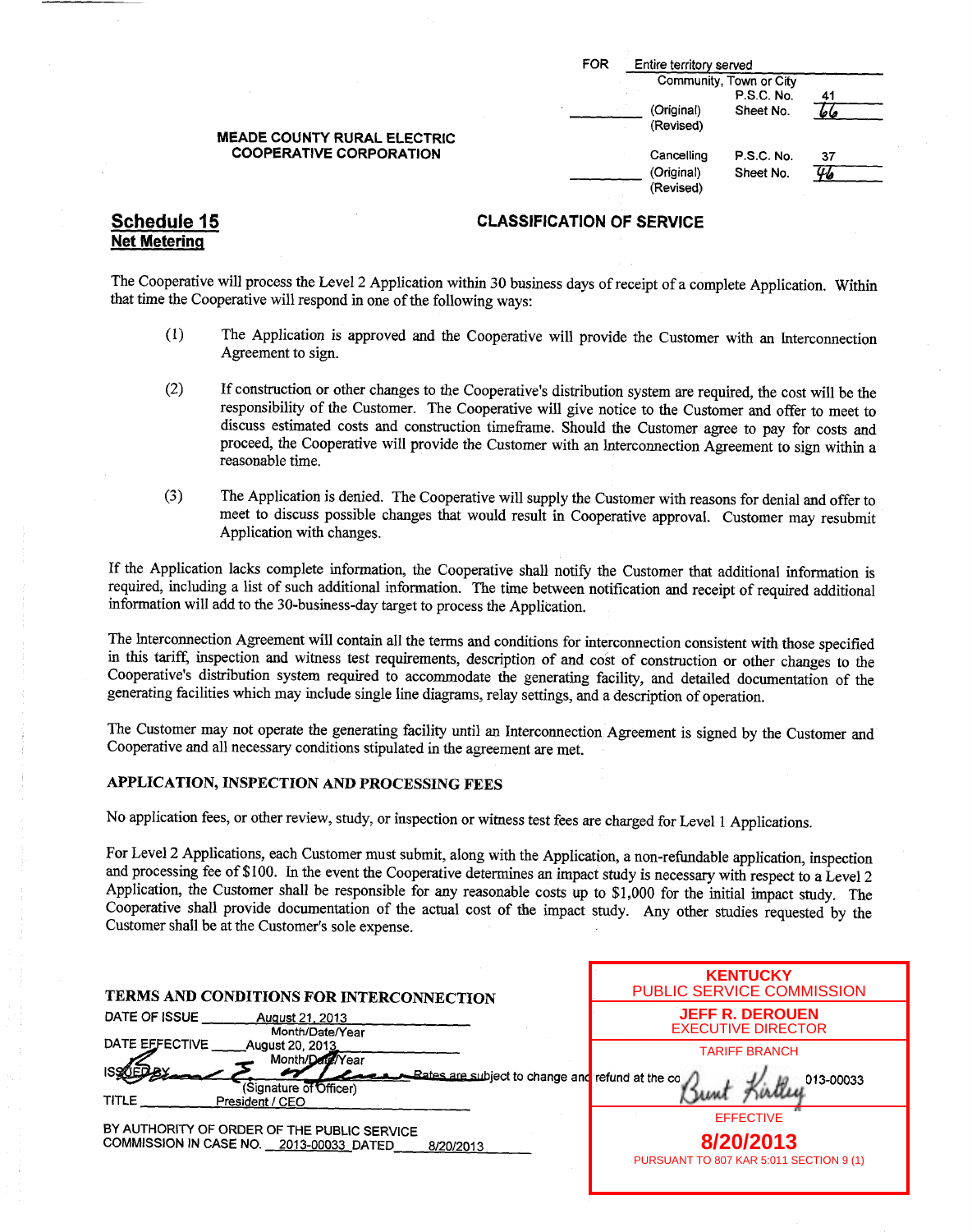| FOR | Entire territory served<br>Community, Town or City |            |    |
|-----|----------------------------------------------------|------------|----|
|     |                                                    |            |    |
|     |                                                    | P.S.C. No. | 41 |
|     | (Original)                                         | Sheet No.  |    |
|     | (Revised)                                          |            |    |
|     | Cancelling                                         | P.S.C. No. | 37 |
|     | (Original)                                         | Sheet No.  |    |
|     | (Revised)                                          |            |    |

Net Metering

### Schedule 15 CLASSIFICATION OF SERVICE

To interconnect to the Cooperative's distribution system, the Customer's generating facility shall comply with the following terms and conditions:

- 1. The Cooperative shall provide the Customer net metering services, without charge for standard metering equipment, through <sup>a</sup> standard kilowatt-hour metering system capable of measuring the flow of electricity in two (2) directions. If the Customer requests any additional meter or meters or distribution upgrades are needed to monitor the flow in each direction, such installations shall be at the Customer's expense.
- 2. The Customer shall install, operate, and maintain, at Customer's sole cost and expense, any control, protective, or other equipment on the Customer's system required by the Cooperative's technical interconnection requirements based on IEEE 1547, the NEC, accredited testing laboratories such as Underwriters Laboratories, and the manufacturer's suggested practices for safe, efficient and reliable operation of the generating facility in parallel with Cooperative'<sup>s</sup> electric system. Customer shall bear full responsibility for the installation, maintenance and safe operation of the generating facility. Upon reasonable request from the Cooperative, the Customer shall demonstrate generating facility compliance.
- 3. The generating facility shall comply with, and the Customer shall represent and warrant its compliance with: (a) any applicable safety and power quality standards established by IEEE and accredited testing laboratories such as Underwriters Laboratories; (b) the NEC as may be revised from time to time; (c) Cooperative's rules, regulations, and Cooperative's Service Regulations as contained in Cooperative's Retail Electric Tariff as may be revised from time to time with the approval of the Kentucky Public Service Commission (Commission); (d) the rules and regulations of the Commission, as such rules and regulations may be revised from time to time by the Commission; and( e) all other applicable local, state, and federal codes and laws, as the same may be in effect from time to time. Where required by law, Customer shall pass an electrical inspection of the generating facility by a local authority having jurisdiction over the installation.
- 4. Any changes or additions to the Cooperative's system required to accommodate the generating facility shall be considered excess facilities. Customer shall agree to pay Cooperative for actual costs incurred for all such excess facilities prior to construction.
- 5. Customer shall operate the generating facility in such <sup>a</sup> manner as not to cause undue fluctuations in voltage, intermittent load characteristics or otherwise interfere with the operation of Cooperative's electric system. At all times when the generating facility is being operated in parallel with Cooperative's electric system, Customer shall so operate the generating facility in such <sup>a</sup> manner that no adverse impacts will be produced thereby to the service quality rendered by Cooperative to any of its other customers or to any electric system interconnected with Cooperative'<sup>s</sup> electric system. Customer shall agree that the interconnection and operation of the generating facility is secondary to, and **SENTIOCK** Neffere with,

| PUBLIC SERVICE COMMISSION                                               |
|-------------------------------------------------------------------------|
| <b>JEFF R. DEROUEN</b><br><b>EXECUTIVE DIRECTOR</b>                     |
| <b>TARIFF BRANCH</b><br>A 41/11/No. 2013-00033                          |
| <b>Rates are subject to change and refund at ty</b><br><b>EFFECTIVE</b> |
| 8/20/2013<br>PURSUANT TO 807 KAR 5:011 SECTION 9 (1)                    |
|                                                                         |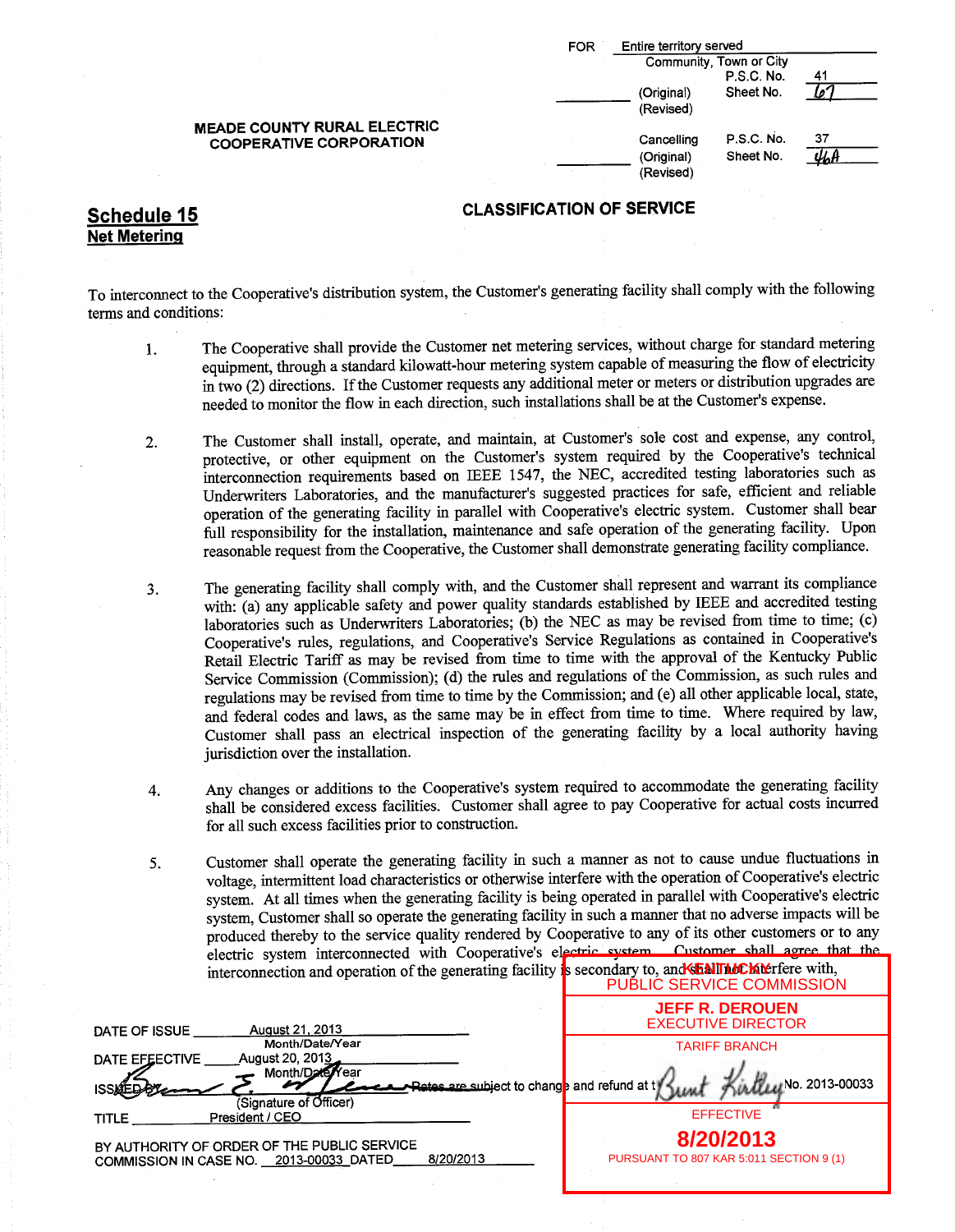| FOR | Entire territory served |                                       |    |
|-----|-------------------------|---------------------------------------|----|
|     |                         | Community, Town or City<br>P.S.C. No. | 41 |
|     | (Original)              | Sheet No.                             |    |
|     | (Revised)               |                                       |    |
|     | Cancelling              | P.S.C. No.                            | 37 |
|     | (Original)              | Sheet No.                             |    |
|     | (Revised)               |                                       |    |

#### Schedule 15 CLASSIFICATION OF SERVICE

Cooperative's ability to meet its primary responsibility of furnishing reasonably adequate service to its customers.

- 6. Customer shall be responsible for protecting, at Customer's sole cost and expense, the generating facility from any condition or disturbance on Cooperative's electric system, including, but not limited to, voltage sags or swells, system faults, outages, loss of <sup>a</sup> single phase of supply, equipment failures, and lightning or switching surges, except that the Cooperative shall be responsible for repair of damage caused to the generating facility resulting solely from the negligence or willful misconduct on the part of the Cooperative.
- 7. After initial installation, Cooperative shall have the right to inspect and/or witness commissioning tests, as specified in the Level <sup>1</sup> or Level 2 Application and approval process. Following the initial testing and inspection of the generating facility and upon reasonable advance notice to Customer, Cooperative shall have access at reasonable times to the generating facility to perform reasonable on-site inspections to verify that the installation, maintenance, and operation of the generating facility comply with the requirements of this tariff.
- 8. For Level <sup>1</sup> and <sup>2</sup> generating facilities, where required by the Cooperative, an eligible Customer shall furnish and install on Customer's side of the point of common coupling a safety disconnect switch which shall be capable of fully disconnecting the Customer's energy generating equipment from Cooperative's electric service under the full rated conditions of the Customer'<sup>s</sup> generating facility. The external disconnect switch (EDS) shall be located adjacent to Cooperative's meters or the location of the EDS shall be noted by placing a sticker on the meter, and shall be of the visible break type in a metal enclosure which can be secured by a padlock. If the EDS is not located directly adjacent to the meter, the Customer shall be responsible for ensuring that the location of the EDS is properly and legibly identified for so long as the generating facility is operational. The disconnect switch shall be accessible to Cooperative personnel at all times. The Cooperative may waive the requirement for an EDS for a generating facility at its sole discretion, and on a case-by-case basis, upon review of the generating facility operating parameters and if permitted under the Cooperative's safety and operating protocols.

The Cooperative shall establish a training protocol for line workers on the location and use of the EDS, and shall require that the EDS be used when appropriate, and that the switch be turned back on once the disconnection is no longer necessary.

9. Cooperative shall have the right and authority at Cooperative's sole discretion to isolate the generating facility or require the Customer to discontinue operation of the generating facility if Cooperative believes that: (a) continued interconnection and parallel operation of the generating facility with Cooperative's electric system creates or contributes (or may create or contribute) to a system emergency on either Cooperative's or Customer's electric system; (b) the generating facility is **RetAITUCKY** hance with the requirements of this tariff, and the noncompliance adversely affects the safety Reliability OM MUSSION

| DATE OF ISSUE<br>August 21, 2013<br>Month/Date/Year                                                                                    | <b>JEFF R. DEROUEN</b><br><b>EXECUTIVE DIRECTOR</b>                      |
|----------------------------------------------------------------------------------------------------------------------------------------|--------------------------------------------------------------------------|
| DATE EFFECTIVE<br>August 20, 2013<br>Month/Date/Year<br>Rates ars subject to change and refund at the<br>(Signature of Officer)        | <b>TARIFF BRANCH</b><br>2013-00033                                       |
| <b>TITLE</b><br>President / CEO<br>BY AUTHORITY OF ORDER OF THE PUBLIC SERVICE<br>COMMISSION IN CASE NO. 2013-00033_DATED<br>8/20/2013 | <b>EFFECTIVE</b><br>8/20/2013<br>PURSUANT TO 807 KAR 5:011 SECTION 9 (1) |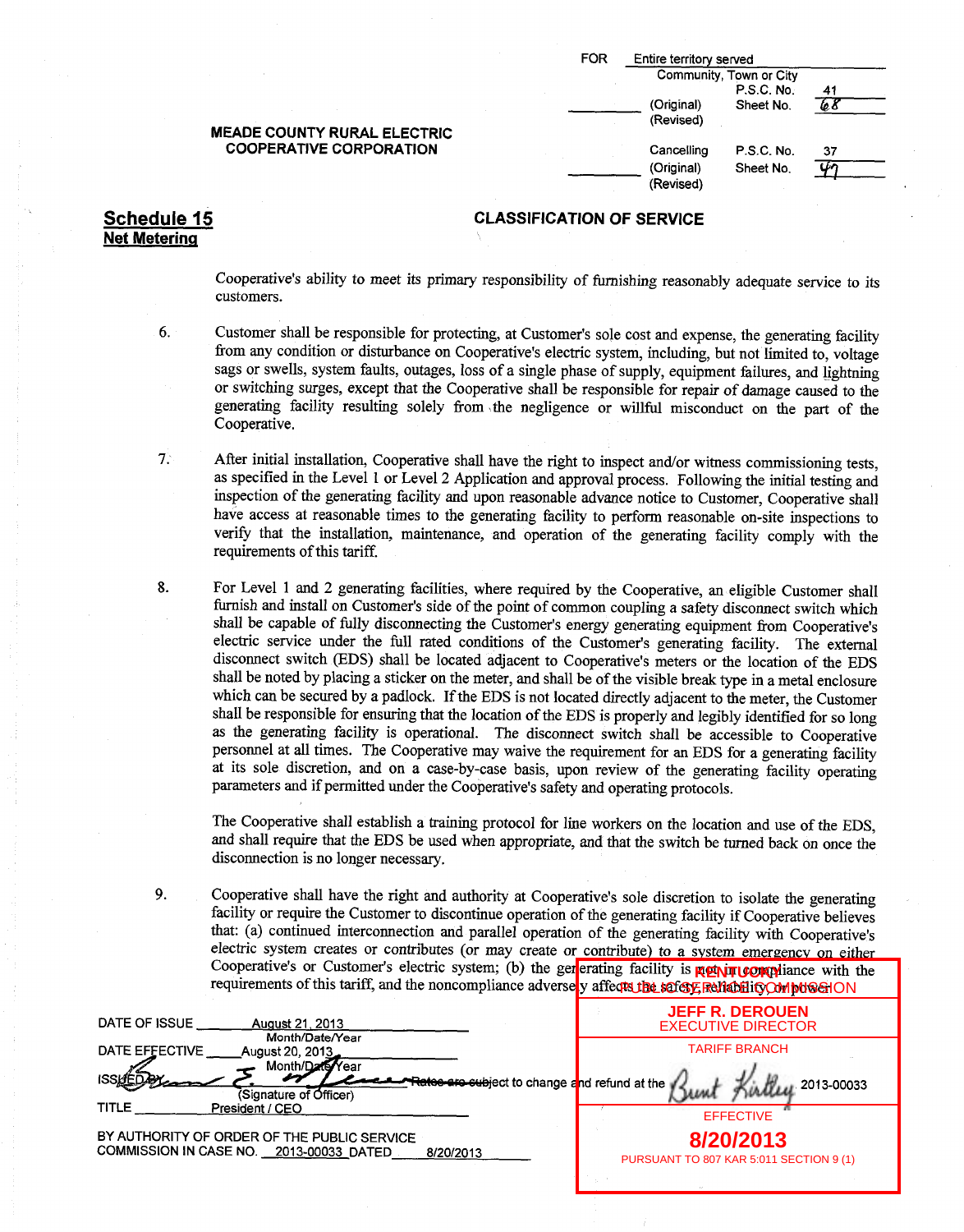| FOR | Entire territory served               |                                              |    |  |
|-----|---------------------------------------|----------------------------------------------|----|--|
|     |                                       | Community, Town or City<br><b>P.S.C. No.</b> | 41 |  |
|     | (Original)<br>(Revised)               | Sheet No.                                    |    |  |
|     | Cancelling<br>(Original)<br>(Revised) | <b>P.S.C. No.</b><br>Sheet No.               | 37 |  |

### Schedule 15 CLASSIFICATION OF SERVICE

# Net Metering

quality of Cooperative's electric system; or (c) the generating facility interferes with the operation of Cooperative's electric system. In non-emergency situations, Cooperative shall give Customer notice of noncompliance including <sup>a</sup> description of the specific noncompliance condition and allow Customer a reasonable time to cure the noncompliance prior to isolating the generating facilities. In emergency situations, when the Cooperative is unable to immediately isolate or cause the Customer to isolate only the generating facility, the Cooperative may isolate the Customer's entire facility.

- 10. Customer shall agree that, without the prior written permission from Cooperative, no changes shall be made to the generating facility as initially approved. Increases in generating facility capacity will require a new " Application for Interconnection and Net Metering" which will be evaluated on the same basis as any other new application. Repair and replacement of existing generating facility components with like components that meet UL 1741 certification requirements for Level <sup>1</sup> facilities and not resulting in increases in generating facility capacity is allowed without approval.
- 11. To the extent permitted by law, the Customer shall protect, indemnify, and hold harmless the Cooperative and its directors, officers, employees, agents, representatives and contractors against and from all loss, claims, actions or suits, including costs and attorneys fees, for or on account of any injury or death of persons or damage to property caused by the Customer or the Customer's employees, agents, representatives and contractors in tampering with, repairing, maintaining, or operating the Customer's generating facility or any related equipment or any facilities owned by the Cooperative except where such injury, death or damage was caused or contributed to by the fault or negligence of the Cooperative or its employees, agents, representatives, or contractors.

The liability of the Cooperative to the Customer for injury to person and property shall be governed by the tariffs) for the class of service under which the Customer is taking service.

- 12. The Customer shall maintain general liability insurance coverage ( through a standard homeowner's, commercial, or other policy) for both Level <sup>1</sup> and Level 2 generating facilities. Customer shall, upon request, provide Cooperative with proof of such insurance at the time that application is made for net metering.
- 13. By entering into an Interconnection Agreement, or by inspection, if any, or by non-rejection, or by approval, or in any other way, Cooperative does not give any warranty, express or implied, as to the adequacy, safety, compliance with applicable codes or requirements, or as to any other characteristics, of the generating facility equipment, controls, and protective relays and equipment.
- 14. A Customer's generating facility is transferable to other persons or service locations only after notification to the Cooperative has been made and verification that the installation is in compliance with this tariff. Upon written notification that an approved generating facility is being transferred to another person, customer, or location, the Cooperative will verify that though alleting is with the with this

| August 21, 2013<br>DATE OF ISSUE                                                                              | <b>JEFF R. DEROUEN</b><br><b>EXECUTIVE DIRECTOR</b>  |
|---------------------------------------------------------------------------------------------------------------|------------------------------------------------------|
| Month/Date/Year<br>DATE EFFECTIVE<br><b>August 20, 2013</b><br>innth/Date                                     | <b>TARIFF BRANCH</b>                                 |
| र <del>क्षाटङ are subjec</del> t to change <mark>a</mark> nd refund at the<br>ISSUE<br>(Signature of Officer) | . 2013-00033                                         |
| President / CEO<br>TITLE                                                                                      | <b>EFFECTIVE</b>                                     |
| BY AUTHORITY OF ORDER OF THE PUBLIC SERVICE<br>8/20/2013<br>COMMISSION IN CASE NO. 2013-00033 DATED           | 8/20/2013<br>PURSUANT TO 807 KAR 5:011 SECTION 9 (1) |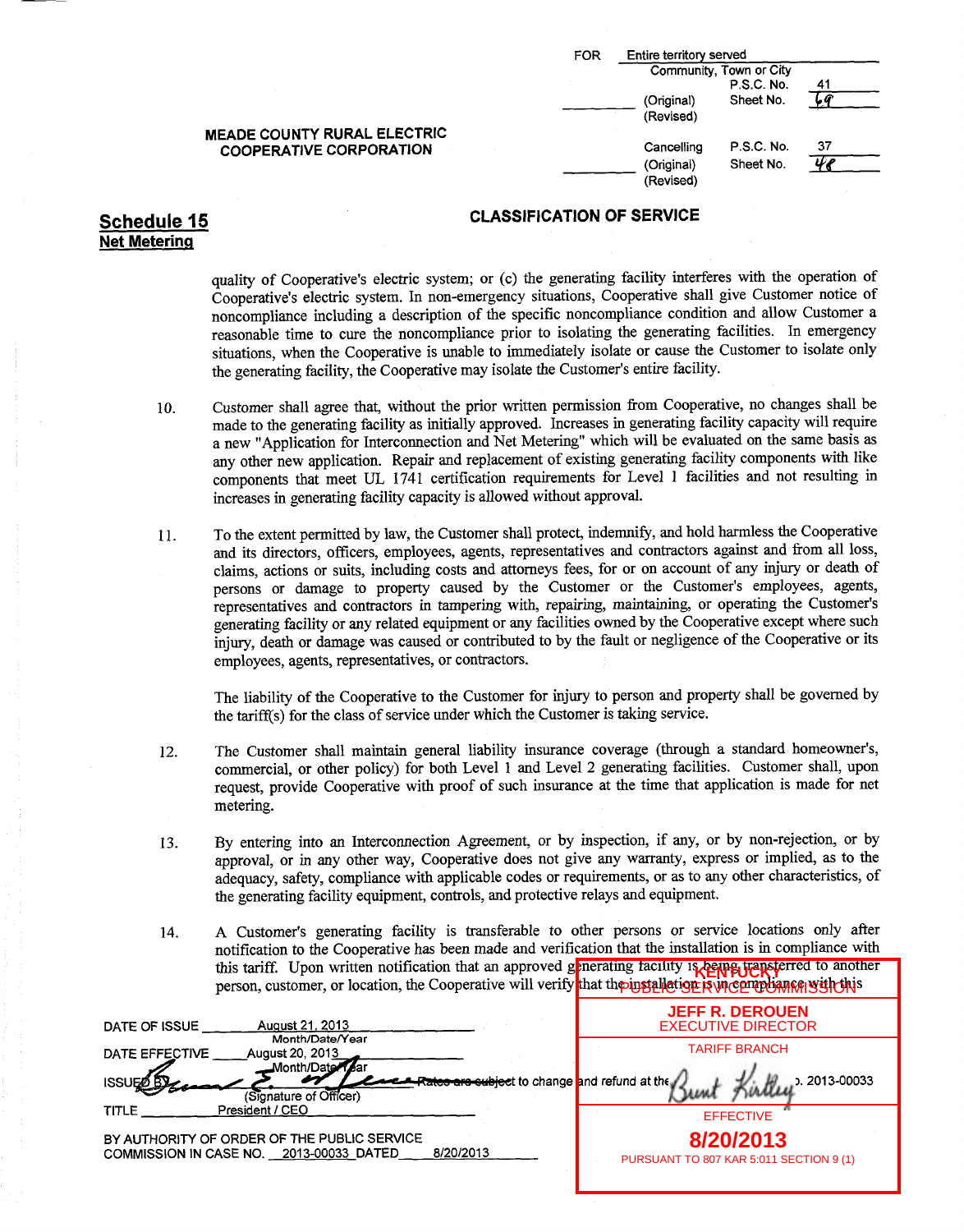|                                                                      | FOR | Entire territory served |                         |      |
|----------------------------------------------------------------------|-----|-------------------------|-------------------------|------|
|                                                                      |     |                         | Community, Town or City |      |
|                                                                      |     |                         | P.S.C. No.              | ึ 41 |
|                                                                      |     | (Original)<br>(Revised) | Sheet No.               |      |
| <b>MEADE COUNTY RURAL ELECTRIC</b><br><b>COOPERATIVE CORPORATION</b> |     | Cancelling              | P.S.C. No.              | 37   |
|                                                                      |     | (Original)<br>(Revised) | Sheet No.               | ШG   |

# Net Metering

tariff and provide written notification to the customer(s) within 20 business days. If the installation is no longer in compliance with this tariff, the Cooperative will notify the Customer in writing and list what must be done to place the facility in compliance.

15. The Customer shall retain any and all Renewable Energy Credits( RECs) that may be generated by their generating facility.

|                                                                                                     | <b>KENTUCKY</b><br>PUBLIC SERVICE COMMISSION         |
|-----------------------------------------------------------------------------------------------------|------------------------------------------------------|
| <b>August 21, 2013</b><br>DATE OF ISSUE<br>Month/Date/Year                                          | <b>JEFF R. DEROUEN</b><br><b>EXECUTIVE DIRECTOR</b>  |
| August 20, 2013<br>DATE EFFECTIVE<br>Month/Date/Year                                                | <b>TARIFF BRANCH</b>                                 |
| Rates are subject to change and refund at the<br><b>ISSUED</b><br>(Signature of Officer)            | p. 2013-00033                                        |
| President / CEO<br><b>TITLE</b>                                                                     | <b>EFFECTIVE</b>                                     |
| BY AUTHORITY OF ORDER OF THE PUBLIC SERVICE<br>8/20/2013<br>COMMISSION IN CASE NO. 2013-00033_DATED | 8/20/2013<br>PURSUANT TO 807 KAR 5:011 SECTION 9 (1) |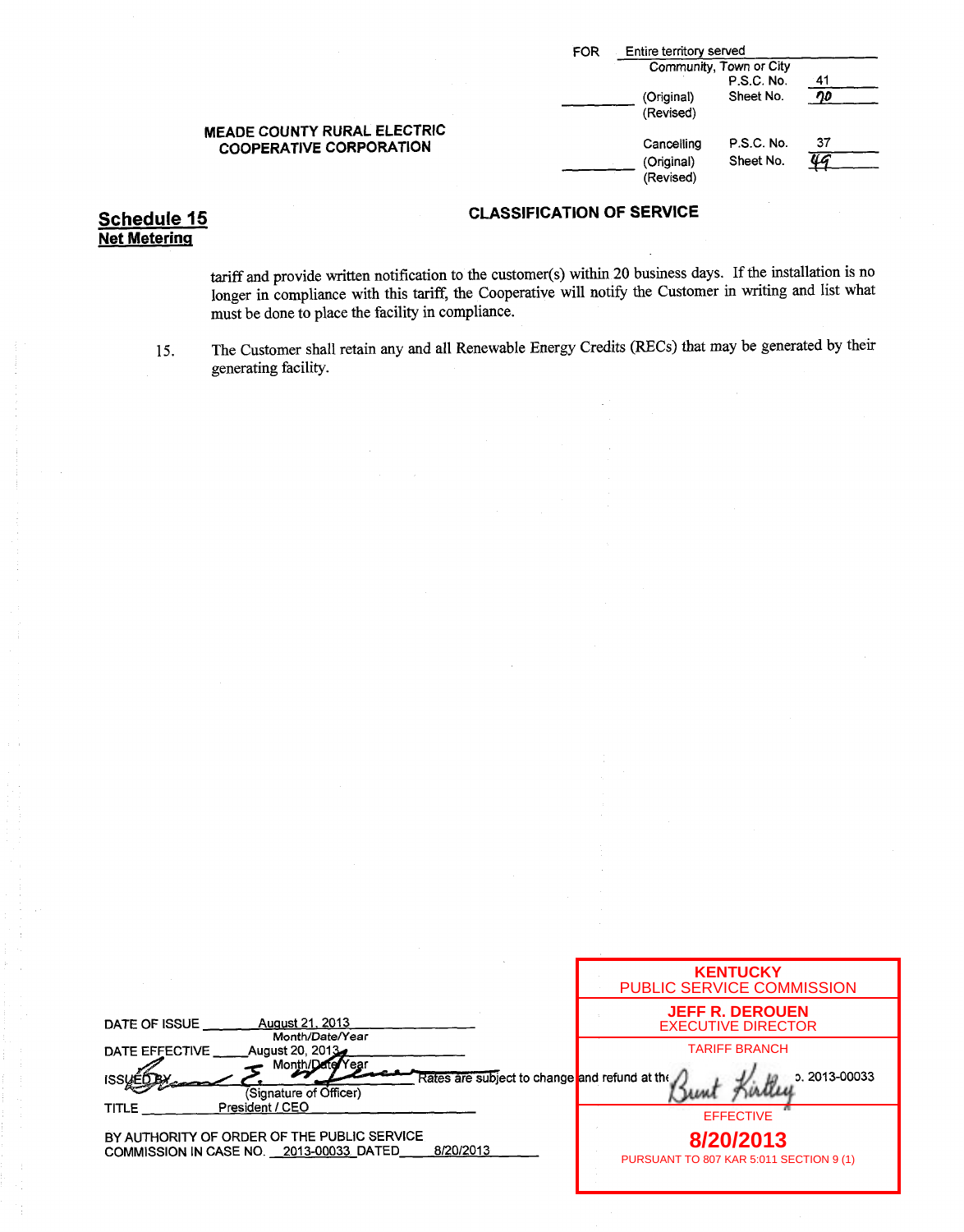|                                                                                                                                                                                                                                |                                  | FOR. | Entire territory served                              |                                              |                |
|--------------------------------------------------------------------------------------------------------------------------------------------------------------------------------------------------------------------------------|----------------------------------|------|------------------------------------------------------|----------------------------------------------|----------------|
|                                                                                                                                                                                                                                |                                  |      |                                                      | Community, Town or City<br>P.S.C. No.        |                |
|                                                                                                                                                                                                                                |                                  |      | (Original)                                           | Sheet No.                                    | 41<br>$\gamma$ |
|                                                                                                                                                                                                                                |                                  |      | (Revised)                                            |                                              |                |
| <b>MEADE COUNTY RURAL ELECTRIC</b><br><b>COOPERATIVE CORPORATION</b>                                                                                                                                                           |                                  |      | Cancelling                                           | P.S.C. No.                                   | 37             |
|                                                                                                                                                                                                                                |                                  |      | (Original)                                           | Sheet No.                                    | 50             |
|                                                                                                                                                                                                                                |                                  |      | (Revised)                                            |                                              |                |
| Schedule 15                                                                                                                                                                                                                    | <b>CLASSIFICATION OF SERVICE</b> |      |                                                      |                                              |                |
| <b>Net Metering</b>                                                                                                                                                                                                            |                                  |      |                                                      |                                              |                |
|                                                                                                                                                                                                                                | LEVEL 1                          |      |                                                      |                                              |                |
| <b>Application for Interconnection and Net Metering</b>                                                                                                                                                                        |                                  |      |                                                      |                                              |                |
| Use this application form only for a generating facility that is inverter based and certified by a nationally recognized<br>testing laboratory to meet the requirements of UL 1741.                                            |                                  |      |                                                      |                                              |                |
| [Cooperative name and address]<br>Submit this Application to:                                                                                                                                                                  |                                  |      |                                                      |                                              |                |
| If you have questions regarding this Application or its status, contact the Cooperative at: [Phone #, email]                                                                                                                   |                                  |      |                                                      |                                              |                |
| Customer Name: <u>Customer Name:</u> Account Number:                                                                                                                                                                           |                                  |      |                                                      |                                              |                |
| Customer Address: 2008. The contract of the contract of the contract of the contract of the contract of the contract of the contract of the contract of the contract of the contract of the contract of the contract of the co |                                  |      |                                                      |                                              |                |
| Customer Phone No.: Customer E-Mail Address:                                                                                                                                                                                   |                                  |      |                                                      |                                              |                |
|                                                                                                                                                                                                                                |                                  |      |                                                      |                                              |                |
| Phone No.: Phone No.: 2008. The Committee of the Committee of the Committee of the Committee of the Committee of the Committee of the Committee of the Committee of the Committee of the Committee of the Committee of the Com |                                  |      |                                                      |                                              |                |
| Provide names and contact information for other contractors, installers, or engineering firms involved in the design and<br>installation of the generating facilities:                                                         |                                  |      |                                                      |                                              |                |
|                                                                                                                                                                                                                                |                                  |      |                                                      |                                              |                |
|                                                                                                                                                                                                                                |                                  |      |                                                      |                                              |                |
|                                                                                                                                                                                                                                |                                  |      |                                                      |                                              |                |
| Hydro<br>Wind<br><b>Energy Source:</b><br>Solar                                                                                                                                                                                | <b>Biomass</b><br><b>Biogas</b>  |      |                                                      |                                              |                |
| Inverter Manufacturer and Model #:                                                                                                                                                                                             |                                  |      |                                                      |                                              |                |
| Inverter Power Rating:                                                                                                                                                                                                         | Inverter Voltage Rating:         |      |                                                      |                                              |                |
| Power Rating of Energy Source (i.e., solar panels, wind turbine):                                                                                                                                                              |                                  |      | <u> 1988 - Andrea Stein, Amerikaansk politiker (</u> |                                              |                |
| Yes If Yes, Battery Power Rating:<br>Is Battery Storage Used:<br>No.                                                                                                                                                           |                                  |      |                                                      |                                              |                |
|                                                                                                                                                                                                                                |                                  |      | PUBLIC SERVICE COMMISSION                            | <b>KENTUCKY</b>                              |                |
| DATE OF ISSUE ________ August 21, 2013<br>Month/Date/Year                                                                                                                                                                      |                                  |      |                                                      | <b>JEFF R. DEROUEN</b><br>EXECUTIVE DIRECTOR |                |
| DATE EFEECTIVE __ __ August 20, 2013<br>Month/Date/Year                                                                                                                                                                        |                                  |      |                                                      | <b>TARIFF BRANCH</b>                         |                |
| Retocare subject to change and refund at the<br>(Signature of Officer)                                                                                                                                                         |                                  |      |                                                      |                                              | .2013-00033    |
| President / CEO<br>TITLE                                                                                                                                                                                                       |                                  |      |                                                      | EFFECTIVE                                    |                |

BY AUTHORITY OF ORDER OF THE PUBLIC SERVICE COMMISSION IN CASE NO. \_\_20<u>13-00033\_</u>DATED\_\_\_\_\_8/2<u>0/2013</u>

**8/20/2013** PURSUANT TO 807 KAR 5:011 SECTION 9 (1)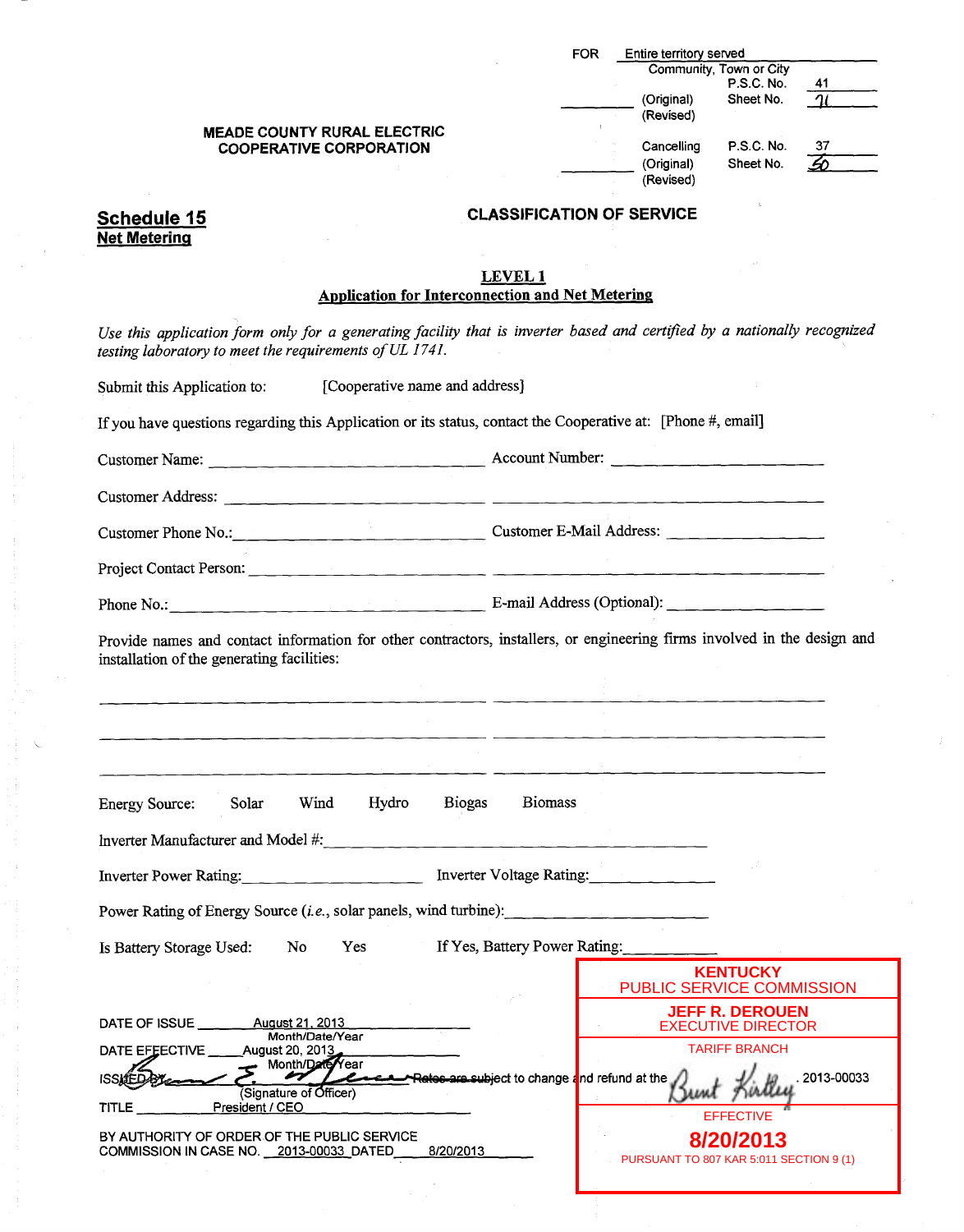|                                | FOR | Entire territory served<br>Community, Town or City |                   |     |
|--------------------------------|-----|----------------------------------------------------|-------------------|-----|
|                                |     |                                                    | <b>P.S.C. No.</b> | 41  |
|                                |     | (Original)                                         | Sheet No.         |     |
|                                |     | (Revised)                                          |                   |     |
| MEADE COUNTY RURAL ELECTRIC    |     |                                                    |                   |     |
| <b>COOPERATIVE CORPORATION</b> |     | Cancelling                                         | <b>P.S.C. No.</b> | -37 |
|                                |     | (Original)                                         | Sheet No.         |     |
|                                |     | (Revised)                                          |                   |     |
|                                |     |                                                    |                   |     |

# Net Metering

Attach documentation showing that inverter is certified by a nationally recognized testing laboratory to meet the requirements of UL 1741.

Attach site drawing or sketch showing location of Cooperative's meter, energy source, Cooperative accessible disconnect switch, and inverter.

Attach single line drawing showing all electrical equipment from the Cooperative's metering location to the energy source including switches, fuses, breakers, panels, transformers, inverters, energy source, wire size, equipment ratings, and transformer connections.

Expected Start-up Date:

#### TERMS AND CONDITIONS:

- 1. The Cooperative shall provide Customer net metering services, without charge for standard metering equipment, through a standard kilowatt-hour metering system capable of measuring the flow of electricity in two( 2) directions. Ifthe Customer requests any additional meter or meters or distribution upgrades are needed to monitor the flow in each direction, such installations shall be at the Customer's expense.
- 2. Customer shall install, operate, and maintain, at Customer's sole cost and expense, any control, protective, or other equipment on the Customer's system required by the Cooperative's technical interconnection requirements based on IEEE 1547, the NEC, accredited testing laboratories such as Underwriters Laboratories, and the manufacturer's suggested practices for safe, efficient, and reliable operation of the generating facility in parallel with Cooperative's electric system. Customer shall bear full responsibility for the installation, maintenance, and safe operation of the generating facility. Upon reasonable request from the Cooperative, the Customer shall demonstrate generating facility compliance.
- 3. The generating facility shall comply with, and the Customer shall represent and warrant its compliance with: (a) any applicable safety and power quality standards established by the Institute of Electrical and Electronics Engineers (IEEE) and accredited testing laboratories such as Underwriters Laboratories (UL); (b) the National Electrical Code (NEC) as may be revised from time to time; (c) Cooperative's rules, regulations, and Cooperative's Service Regulations as contained in Cooperative's Retail Electric Tariff as may be revised from time to time with the approval of the Kentucky Public Service Commission (Commission); (d) the rules and regulations of the Commission, as such rules and regulations may be revised from time to time by the Commission; and (e) all other applicable local, state, and federal codes and laws, as the same may be in effect from time to time. Where required by law, Customer shall pass an electrical inspection of the generating facility by <sup>a</sup> local authority having jurisdiction over the installation.
- 4. Any changes or additions to the Cooperative's system required to accommodate the generating facility shall be considered excess facilities. Customer shall agree to pay Cooperative for a costs included to considered for all such excess facilities prior to construction. PUBLIC SERVICE COMMISSION

| Tor an sach excess racinties prior to consumerion.                                                                   |                                                      |
|----------------------------------------------------------------------------------------------------------------------|------------------------------------------------------|
| <b>August 21, 2013</b><br>DATE OF ISSUE<br>Month/Date/Year                                                           | <b>JEFF R. DEROUEN</b><br><b>EXECUTIVE DIRECTOR</b>  |
| DATE EFFECTIVE<br>August 20, 2013                                                                                    | <b>TARIFF BRANCH</b>                                 |
| Month/Date/Year<br><b>Rates are subject to change and refund at the</b><br>(Signature of Officer)<br>President / CEO | 2013-00033                                           |
| TITLE                                                                                                                | <b>EFFECTIVE</b>                                     |
| BY AUTHORITY OF ORDER OF THE PUBLIC SERVICE<br>8/20/2013<br>COMMISSION IN CASE NO. 2013-00033 DATED                  | 8/20/2013<br>PURSUANT TO 807 KAR 5:011 SECTION 9 (1) |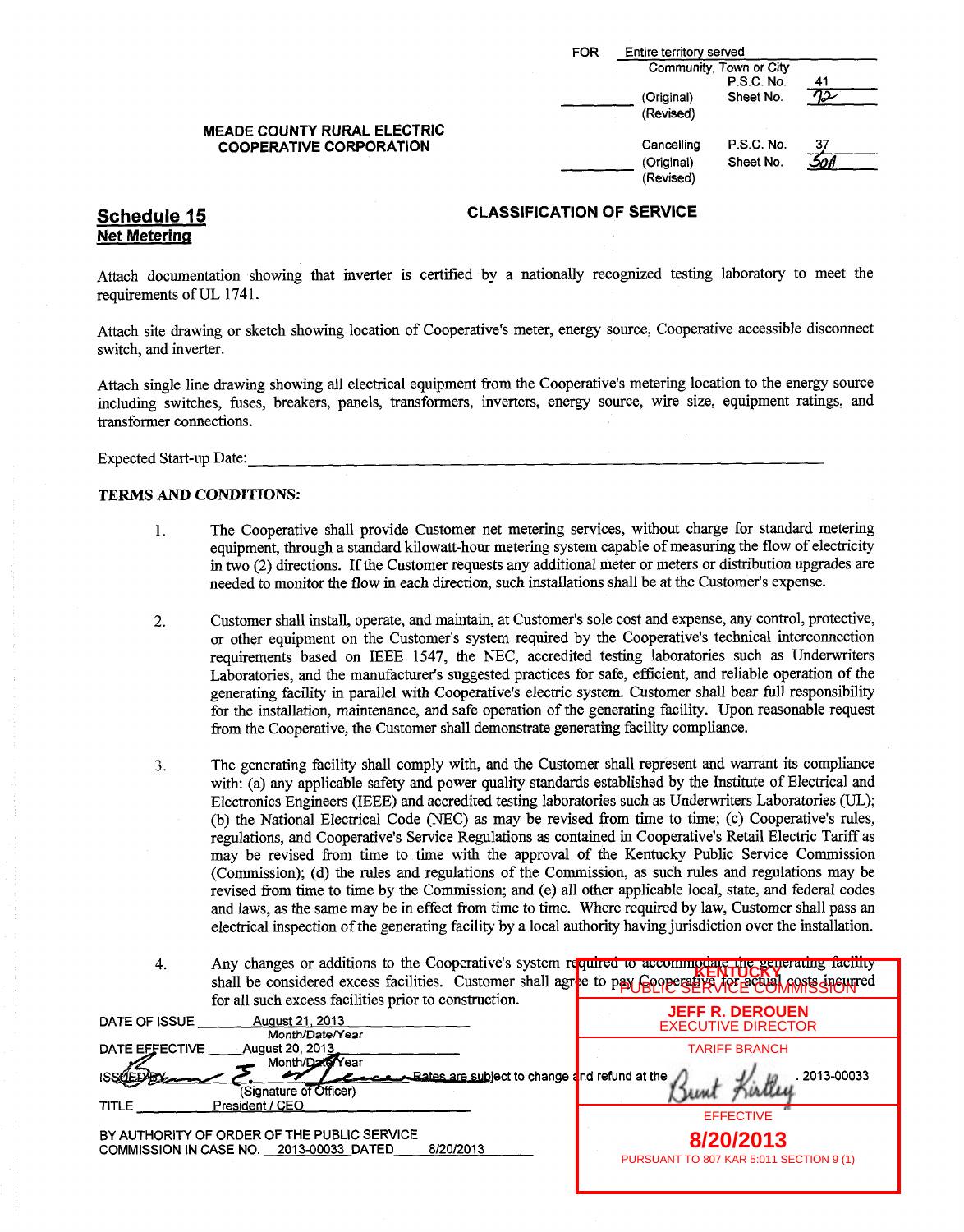Net Metering

| FOR | Entire territory served               |                                       |    |
|-----|---------------------------------------|---------------------------------------|----|
|     |                                       | Community, Town or City<br>P.S.C. No. | 41 |
|     | (Original)<br>(Revised)               | Sheet No.                             |    |
|     | Cancelling<br>(Original)<br>(Revised) | <b>P.S.C. No.</b><br>Sheet No.        | 37 |

### Schedule 15 CLASSIFICATION OF SERVICE

- 5. Customer shall operate the generating facility in such a manner as not to cause undue fluctuations in voltage, intermittent load characteristics, or otherwise interfere with the operation of Cooperative's electric system. At all times when the generating facility is being operated in parallel with Cooperative's electric system, Customer shall so operate the generating facility in such a manner that no adverse impacts will be produced thereby to the service quality rendered by Cooperative to any of its other customers or to any electric system interconnected with Cooperative'<sup>s</sup> electric system. Customer shall agree that the interconnection and operation of the generating facility is secondary to, and shall not interfere with, Cooperative's ability to meet its primary responsibility of furnishing reasonably adequate service to its customers.
- 6. Customer shall be responsible for protecting, at Customer's sole cost and expense, the generating facility from any condition or disturbance on Cooperative's electric system, including, but not limited to, voltage sags or swells, system faults, outages, loss of <sup>a</sup> single phase of supply, equipment failures, and lightning or switching surges, except that the Cooperative shall be responsible for repair of damage caused to the generating facility resulting solely from the negligence or willful misconduct on the part of the Cooperative.
- 7. After initial installation, Cooperative shall have the right to inspect and/or witness commissioning tests, as specified in the Level <sup>1</sup> or Level 2 Application and approval process. Following the initial testing and inspection of the generating facility and upon reasonable advance notice to Customer, Cooperative shall have access at reasonable times to the generating facility to perform reasonable on-site inspections to verify that the installation, maintenance and operation of the generating facility comply with the requirements of this tariff.
- 8. For Level <sup>1</sup> generating facilities, where required by the Cooperative, an eligible Customer shall furnish and install on Customer's side of the point of common coupling <sup>a</sup> safety disconnect switch which shall be capable of fully disconnecting the Customer's energy generating equipment from Cooperative's electric service under the full rated conditions of the Customer'<sup>s</sup> generating facility. The external disconnect switch( EDS) shall be located adjacent to Cooperative's meters or the location of the EDS shall be noted by placing a sticker on the meter, and shall be of the visible break type in a metal enclosure which can be secured by <sup>a</sup> padlock. If the EDS is not located directly adjacent to the meter, the Customer shall be responsible for ensuring the location of the EDS is properly and legibly identified for so long as the generating facility is operational. The disconnect switch shall be accessible to Cooperative personnel at all times. The Cooperative may waive the requirement for an EDS for a generating facility at its sole discretion, and on <sup>a</sup> case-by-case basis, upon review of the generating facility operating parameters and if permitted under the Cooperative's safety and operating protocols.

| DATE OF ISSUE<br><b>August 21, 2013</b><br>Month/Date/Year                                          | <b>KENTUCKY</b><br><b>PUBLIC SERVICE COMMISSION</b>  |
|-----------------------------------------------------------------------------------------------------|------------------------------------------------------|
|                                                                                                     | <b>JEFF R. DEROUEN</b><br><b>EXECUTIVE DIRECTOR</b>  |
| DATE EFFECTIVE<br>August 20, 2013.                                                                  | <b>TARIFF BRANCH</b>                                 |
| Month/Date/Year<br>Rates are subject to change and refund at the<br>(Signature of Officer)          | 2013-00033                                           |
| President / CEO<br><b>TITLE</b>                                                                     | <b>EFFECTIVE</b>                                     |
| BY AUTHORITY OF ORDER OF THE PUBLIC SERVICE<br>COMMISSION IN CASE NO. 2013-00033 DATED<br>8/20/2013 | 8/20/2013<br>PURSUANT TO 807 KAR 5:011 SECTION 9 (1) |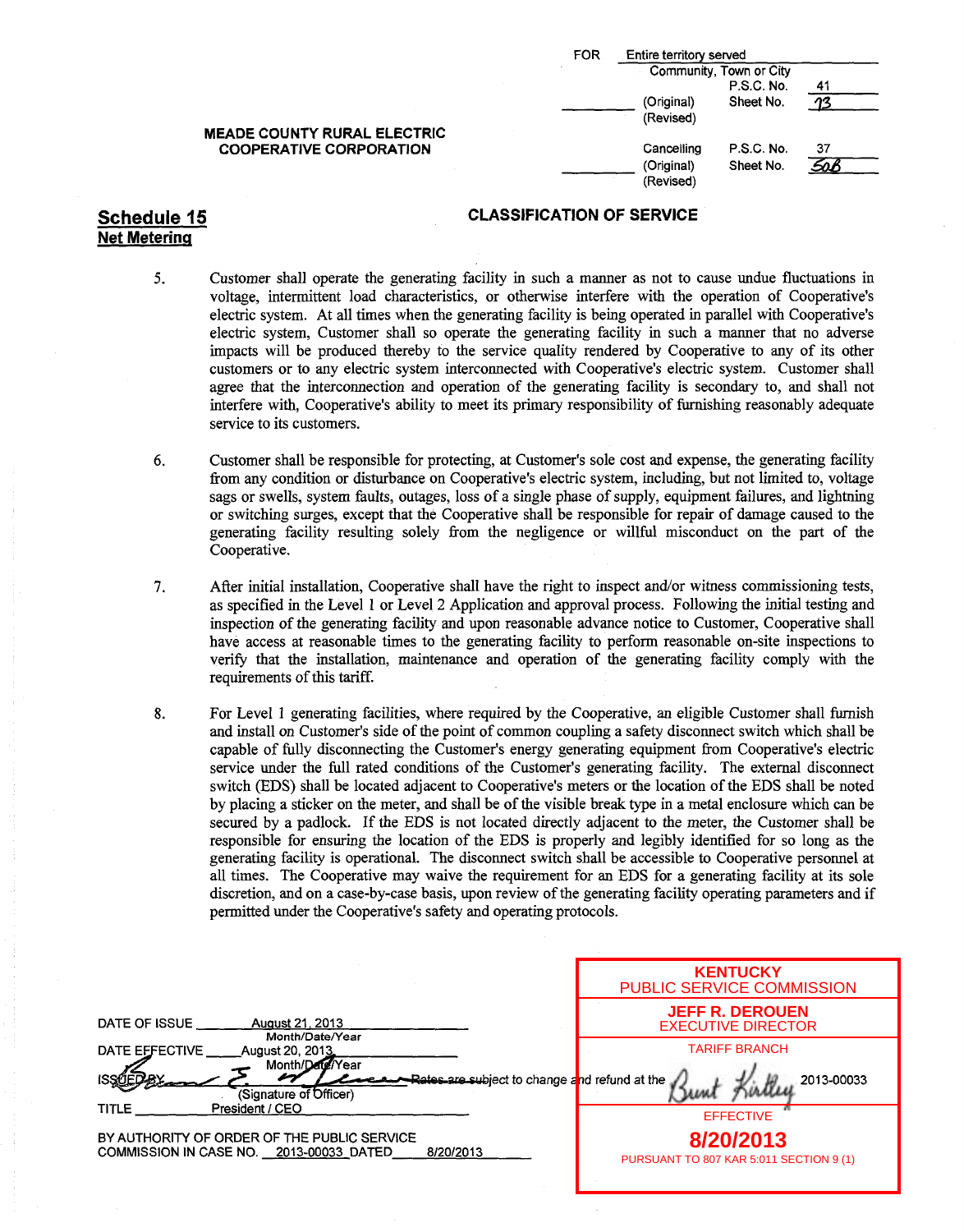| <b>FOR</b> | Entire territory served |                                       |    |
|------------|-------------------------|---------------------------------------|----|
|            |                         | Community, Town or City<br>P.S.C. No. | 41 |
|            | (Original)<br>(Revised) | Sheet No.                             |    |
|            | Cancelling              | P.S.C. No.                            | 37 |
|            | (Original)<br>(Revised) | Sheet No.                             |    |

#### Schedule 15 CLASSIFICATION OF SERVICE

The Cooperative shall establish a training protocol for line workers on the location and use of the EDS, and shall require that the EDS be used when appropriate, and that the switch be turned back on once the disconnection is no longer necessary.

- 9. Cooperative shall have the right and authority at Cooperative's sole discretion to isolate the generating facility or require the Customer to discontinue operation of the generating facility if Cooperative believes that: (a) continued interconnection and parallel operation of the generating facility with Cooperative's electric system creates or contributes (or may create or contribute) to a system emergency on either Cooperative's or Customer's electric system; (b) the generating facility is not in compliance with the requirements of this tariff, and the noncompliance adversely affects the safety, reliability or power quality of Cooperative's electric system; or (c) the generating facility interferes with the operation of Cooperative's electric system. In non-emergency situations, Cooperative shall give Customer notice of noncompliance including a description of the specific noncompliance condition and allow Customer <sup>a</sup> reasonable time to cure the noncompliance prior to isolating the generating facilities. In emergency situations, when the Cooperative is unable to immediately isolate or cause the Customer to isolate only the generating facility, the Cooperative may isolate the Customer's entire facility.
- 10. Customer shall agree that, without the prior written permission from Cooperative, no changes shall be made to the generating facility as initially approved. Increases in generating facility capacity will require <sup>a</sup> new "Application for Interconnection and Net Metering" which will be evaluated on the same basis as any other new application. Repair and replacement of existing generating facility components with like components that meet UL 1741 certification requirements for Level <sup>1</sup> facilities and not resulting in increases in generating facility capacity is allowed without approval.
- 11. To the extent permitted by law, the Customer shall protect, indemnify, and hold harmless the Cooperative and its directors, officers, employees, agents, representatives and contractors against and from all loss, claims, actions or suits, including costs and attorneys fees, for or on account of any injury or death of persons or damage to property caused by the Customer or the Customer's employees, agents, representatives and contractors in tampering with, repairing, maintaining or operating the Customer's generating facility or any related equipment or any facilities owned by the Cooperative except where such injury, death or damage was caused or contributed to by the fault or negligence of the Cooperative or its employees, agents, representatives, or contractors.

The liability of the Cooperative to the Customer for injury to person and property shall be governed by the tariff(s) for the class of service under which the Customer is taking service.

12. The Customer shall maintain general liability insurance coverage ( through a standard homeowner's, commercial, or other policy) for Level <sup>1</sup> generating facilities. Customer shall, upon request, provide Cooperative with proof of such insurance at the time that application is made for net metering.

|                                                                                                     | <b>KENTUCKY</b><br><b>PUBLIC SERVICE COMMISSION</b>  |
|-----------------------------------------------------------------------------------------------------|------------------------------------------------------|
| DATE OF ISSUE<br><b>August 21, 2013</b><br>Month/Date/Year                                          | <b>JEFF R. DEROUEN</b><br><b>EXECUTIVE DIRECTOR</b>  |
| DATE EFFECTIVE<br>August 20, 2013<br>Month/Date <del>/</del>                                        | <b>TARIFF BRANCH</b>                                 |
| r⁄⁄ear<br>Rates are subject to change and refund at the                                             | 2013-00033                                           |
| (Signature of Officer)<br><b>TITLE</b><br>President / CEO                                           | <b>EFFECTIVE</b>                                     |
| BY AUTHORITY OF ORDER OF THE PUBLIC SERVICE<br>COMMISSION IN CASE NO. 2013-00033 DATED<br>8/20/2013 | 8/20/2013<br>PURSUANT TO 807 KAR 5:011 SECTION 9 (1) |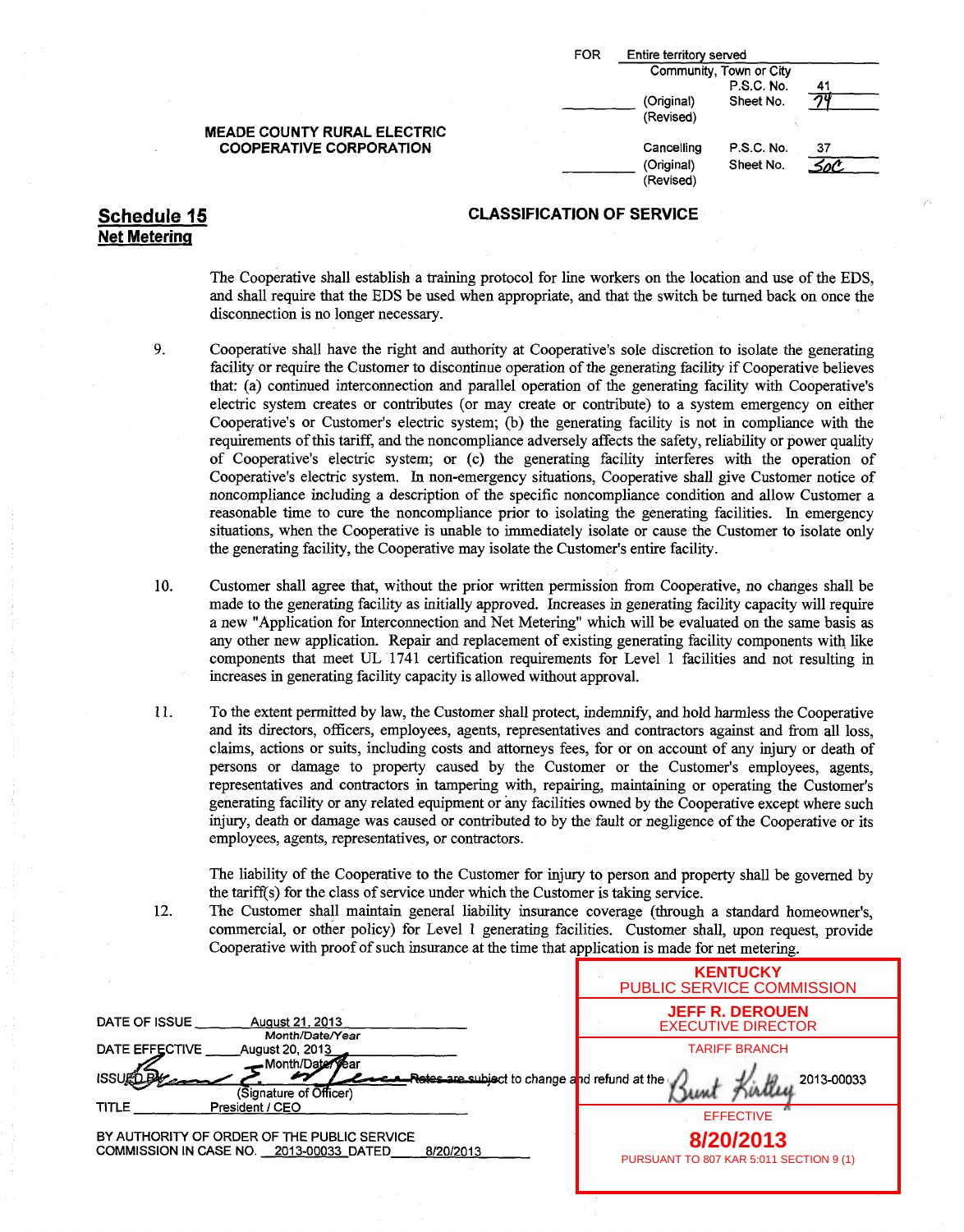|                                    | <b>FOR</b><br>Entire territory served                                    |  |
|------------------------------------|--------------------------------------------------------------------------|--|
|                                    | Community, Town or City                                                  |  |
|                                    | P.S.C. No.<br>41                                                         |  |
| <b>MEADE COUNTY RURAL ELECTRIC</b> | (Original)<br>Sheet No.<br>(Revised)                                     |  |
| <b>COOPERATIVE CORPORATION</b>     | Cancelling<br><b>P.S.C. No.</b><br>37<br>(Original)<br>Sheet No.<br>5o D |  |
|                                    | (Revised)                                                                |  |

- 13. By entering into an Interconnection Agreement, or by inspection, if any, or by non-rejection, or by approval, or in any other way, Cooperative does not give any warranty, express or implied, as to the adequacy, safety, compliance with applicable codes or requirements, or as to any other characteristics, of the generating facility equipment, controls, and protective relays and equipment.
- 14. A Customer's generating facility is transferable to other persons or service locations only after notification to the Cooperative has been made and verification that the installation is in compliance with this tariff. Upon written notification that an approved generating facility is being transferred to another person, customer, or location, the Cooperative will verify that the installation is in compliance with this tariff and provide written notification to the customer(s) within 20 business days. Ifthe installation is no longer in compliance with this tariff; the Cooperative will notify the Customer in writing and list what must be done to place the facility in compliance.
- 15. The Customer shall retain any and all Renewable Energy Credits ( RECs) that may be generated by their generating facility.

#### Effective Term and Termination Rights

This Agreement becomes effective when executed by both parties and shall continue in effect until terminated. This Agreement may be terminated as follows: (a) Customer may terminate this Agreement at any time by giving the Cooperative at least sixty( 60) days' written notice;( b) Cooperative may terminate upon failure by the Customer to continue ongoing operation of the generating facility;( c) either party may terminate by giving the other party at least thirty( 30) days prior written notice that the other party is in default of any of the terms and conditions of the Agreement or the Rules or any rate schedule, tariff, regulation, contract, or policy of the Cooperative, so long as the notice specifies the basis for termination and there is opportunity to cure the default; (d) the Cooperative may terminate by giving the Customer at least thirty( 30) days notice in the event that there is a material change in an applicable law, regulation or statute affecting this Agreement or which renders the system out of compliance with the new law or statute.

I hereby certify that, to the best of my knowledge, all of the information provided in this Application is true, and I agree to abide by all the Terms and Conditions included in this Application for Interconnection and Net Metering and Cooperative's Net Metering Tariff.

| <b>Customer Signature</b>                                                                                             | Date                                                 |
|-----------------------------------------------------------------------------------------------------------------------|------------------------------------------------------|
| Title                                                                                                                 |                                                      |
|                                                                                                                       | <b>KENTUCKY</b><br>PUBLIC SERVICE COMMISSION         |
| DATE OF ISSUE<br><b>August 21, 2013</b><br>Month/Date/Year                                                            | <b>JEFF R. DEROUEN</b><br><b>EXECUTIVE DIRECTOR</b>  |
| DATE EFFECTIVE<br>August 20, 2013<br>Month/Date/                                                                      | <b>TARIFF BRANCH</b>                                 |
| <b>ISSLE</b><br>Retes are subject to change ard refund at the c<br>(Signature of Officer)<br>President / CEO<br>TITLE | 2013-00033                                           |
| BY AUTHORITY OF ORDER OF THE PUBLIC SERVICE                                                                           | <b>EFFECTIVE</b>                                     |
| COMMISSION IN CASE NO. 2013-00033 DATED<br>8/20/2013                                                                  | 8/20/2013<br>PURSUANT TO 807 KAR 5:011 SECTION 9 (1) |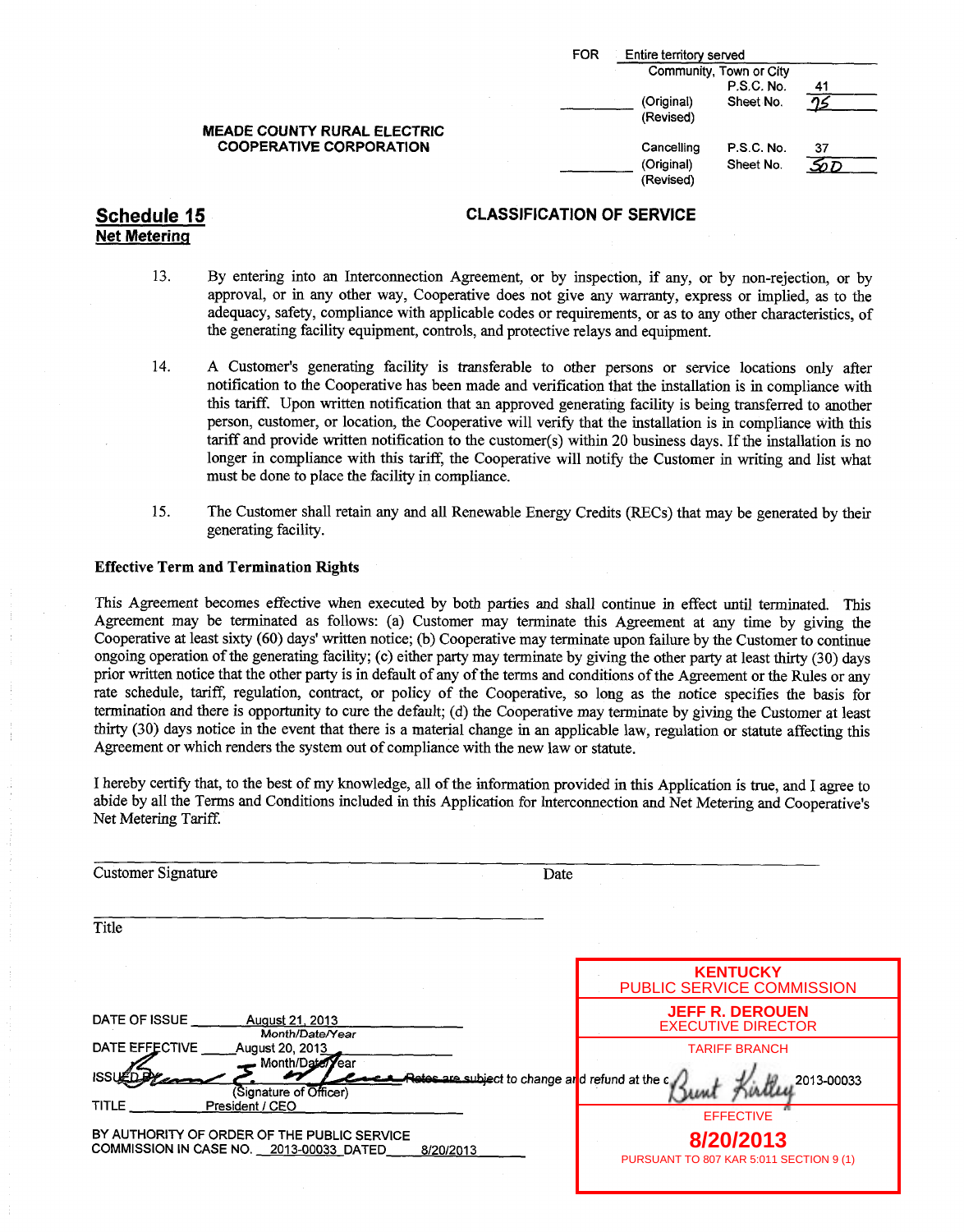|                                                                      | <b>FOR</b><br>Entire territory served |  |
|----------------------------------------------------------------------|---------------------------------------|--|
|                                                                      | Community, Town or City               |  |
|                                                                      | P.S.C. No.<br>41                      |  |
|                                                                      | (Original)<br>Sheet No.               |  |
|                                                                      | (Revised)                             |  |
| <b>MEADE COUNTY RURAL ELECTRIC</b><br><b>COOPERATIVE CORPORATION</b> | Cancelling<br>P.S.C. No.<br>37        |  |
|                                                                      | (Original)<br>Sheet No.               |  |
|                                                                      | (Revised)                             |  |
| 15                                                                   | CLASSIFICATION OF SERVICE.            |  |

#### Schedule 15 Net Metering

#### COOPERATIVE APPROVAL SECTION

When signed below by a Cooperative representative, Application for Interconnection and Net Metering is approved subject to the provisions contained in this Application and as indicated below.

Cooperative inspection and witness test: Required Waived

If Cooperative inspection and witness test is required, Customer shall notify the Cooperative within <sup>3</sup> business days of completion of the generating facility installation and schedule an inspection and witness test with the Cooperative to occur within <sup>10</sup> business days of completion of the generating facility installation or as otherwise agreed to by the Cooperative and the Customer. Unless indicated below, the Customer may not operate the generating facility until such inspection and witness test is successfully completed. Additionally, the Customer may not operate the generating facility until all other terms and conditions in the Application have been met.

Call <u>example and the schedule and inspection and witness test</u>.

Pre-Inspection operational testing not to exceed two hours: Allowed Not Allowed

If Cooperative inspection and witness test is waived, operation of the generating facility may begin when installation is complete, and all other terms and conditions in the Application have been met.

#### Additions, Changes, or Clarifications to Application Information:

| None           | As specified here:                                                                     |                                                                      |                                                      |  |
|----------------|----------------------------------------------------------------------------------------|----------------------------------------------------------------------|------------------------------------------------------|--|
|                |                                                                                        |                                                                      |                                                      |  |
|                |                                                                                        |                                                                      |                                                      |  |
|                |                                                                                        |                                                                      |                                                      |  |
|                |                                                                                        | Date:                                                                |                                                      |  |
| Printed Name:  |                                                                                        | Title:                                                               |                                                      |  |
|                |                                                                                        |                                                                      |                                                      |  |
|                |                                                                                        |                                                                      |                                                      |  |
|                |                                                                                        |                                                                      |                                                      |  |
|                |                                                                                        |                                                                      | <b>KENTUCKY</b><br>PUBLIC SERVICE COMMISSION         |  |
| DATE OF ISSUE  | August 21, 2013<br>Month/Date/Year                                                     |                                                                      | <b>JEFF R. DEROUEN</b><br><b>EXECUTIVE DIRECTOR</b>  |  |
| DATE EFFECTIVE | _August 20, 201 <u>3_</u><br>Month/Date/Xe                                             |                                                                      | <b>TARIFF BRANCH</b>                                 |  |
| <b>ISSUE</b>   | n<br>(Signature of Officer)                                                            | Rates are subject to change an <mark>t</mark> refund at the $\alpha$ | 2013-00033                                           |  |
| <b>TITLE</b>   | President / CEO                                                                        |                                                                      | <b>EFFECTIVE</b>                                     |  |
|                | BY AUTHORITY OF ORDER OF THE PUBLIC SERVICE<br>COMMISSION IN CASE NO. 2013-00033_DATED | 8/20/2013                                                            | 8/20/2013<br>PURSUANT TO 807 KAR 5:011 SECTION 9 (1) |  |
|                |                                                                                        |                                                                      |                                                      |  |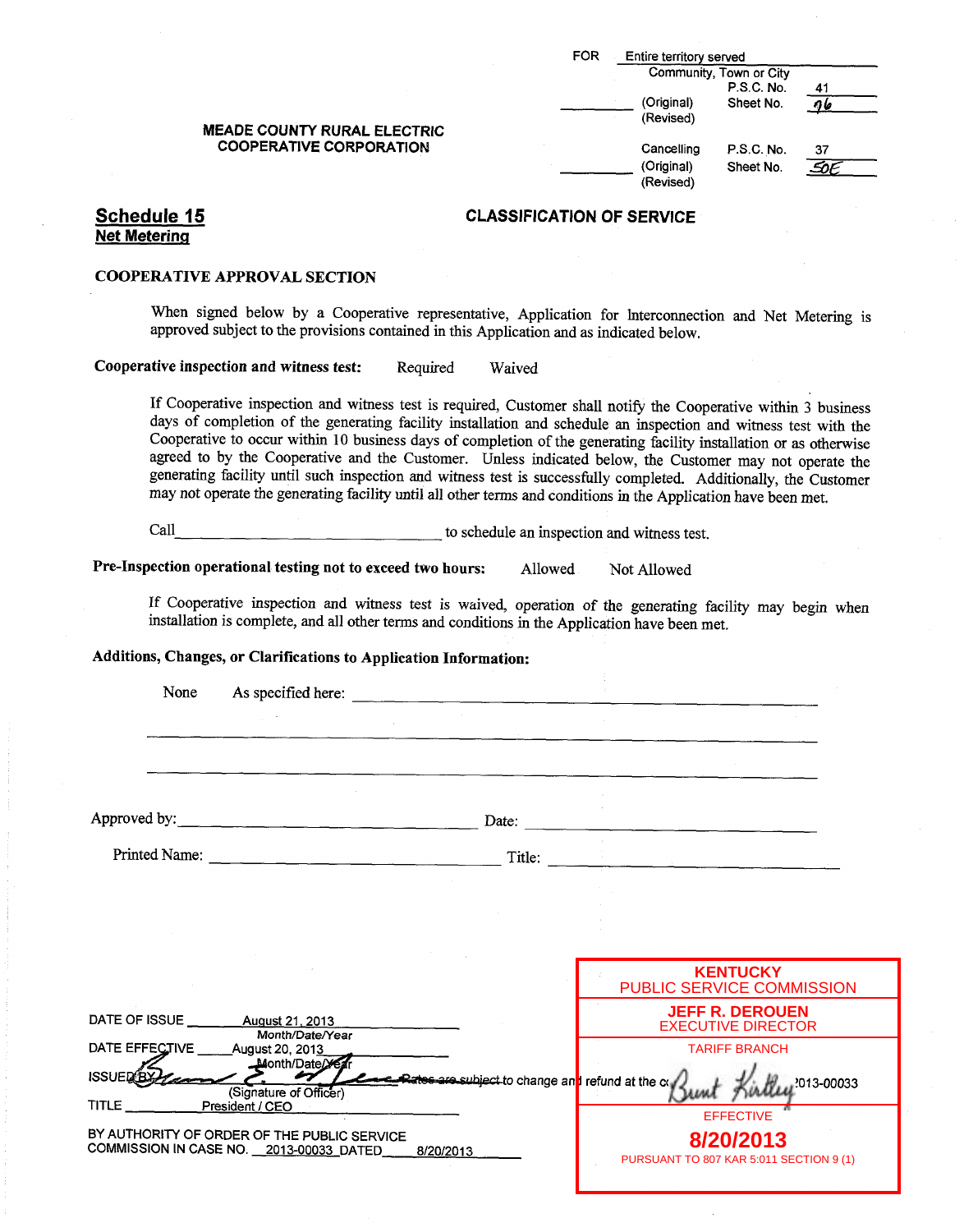|                                                                                                                                                                                                                                                                                                                                                                                | <b>FOR</b>                                              | Entire territory served        |                                                     |                          |
|--------------------------------------------------------------------------------------------------------------------------------------------------------------------------------------------------------------------------------------------------------------------------------------------------------------------------------------------------------------------------------|---------------------------------------------------------|--------------------------------|-----------------------------------------------------|--------------------------|
|                                                                                                                                                                                                                                                                                                                                                                                |                                                         |                                | Community, Town or City                             |                          |
|                                                                                                                                                                                                                                                                                                                                                                                |                                                         |                                | P.S.C. No.                                          | 41                       |
|                                                                                                                                                                                                                                                                                                                                                                                |                                                         | (Original)<br>(Revised)        | Sheet No.                                           |                          |
| <b>MEADE COUNTY RURAL ELECTRIC</b>                                                                                                                                                                                                                                                                                                                                             |                                                         |                                |                                                     |                          |
| <b>COOPERATIVE CORPORATION</b>                                                                                                                                                                                                                                                                                                                                                 |                                                         | Cancelling                     | P.S.C. No.                                          | 37                       |
|                                                                                                                                                                                                                                                                                                                                                                                |                                                         | (Original)<br>(Revised)        | Sheet No.                                           | $\overline{\mathcal{S}}$ |
|                                                                                                                                                                                                                                                                                                                                                                                |                                                         |                                |                                                     |                          |
| Schedule 15                                                                                                                                                                                                                                                                                                                                                                    | <b>CLASSIFICATION OF SERVICE</b>                        |                                |                                                     |                          |
| <b>Net Metering</b>                                                                                                                                                                                                                                                                                                                                                            |                                                         |                                |                                                     |                          |
|                                                                                                                                                                                                                                                                                                                                                                                |                                                         |                                |                                                     |                          |
| <b>LEVEL 2</b><br><b>Application For Interconnection And Net Metering</b>                                                                                                                                                                                                                                                                                                      |                                                         |                                |                                                     |                          |
|                                                                                                                                                                                                                                                                                                                                                                                |                                                         |                                |                                                     |                          |
| Use this Application form when generating facility is not inverter-based or is not certified by a nationally recognized<br>testing laboratory to meet the requirements of UL 1741 or does not meet any of the additional requirements under Level 1.                                                                                                                           |                                                         |                                |                                                     |                          |
| Submit this Application along with an application fee of \$100 to:                                                                                                                                                                                                                                                                                                             |                                                         | [Cooperative name and address] |                                                     |                          |
| If you have questions regarding this Application or its status, contact the Cooperative at: [Phone #, email]                                                                                                                                                                                                                                                                   |                                                         |                                |                                                     |                          |
| Customer Name: <u>Account Number:</u> Account Number:                                                                                                                                                                                                                                                                                                                          |                                                         |                                |                                                     |                          |
| Customer Address:                                                                                                                                                                                                                                                                                                                                                              |                                                         |                                |                                                     |                          |
| Project Contact Person:                                                                                                                                                                                                                                                                                                                                                        |                                                         |                                |                                                     |                          |
|                                                                                                                                                                                                                                                                                                                                                                                |                                                         |                                |                                                     |                          |
| Provide names and contact information for other contractors, installers, or engineering firms involved in the design and<br>installation of the generating facilities:                                                                                                                                                                                                         |                                                         |                                |                                                     |                          |
|                                                                                                                                                                                                                                                                                                                                                                                |                                                         |                                |                                                     |                          |
|                                                                                                                                                                                                                                                                                                                                                                                |                                                         |                                |                                                     |                          |
| Total Generating Capacity of Generating Facility:                                                                                                                                                                                                                                                                                                                              |                                                         |                                |                                                     |                          |
| Type of Generator:<br>Inverter-Based<br>Synchronous                                                                                                                                                                                                                                                                                                                            | Induction                                               |                                |                                                     |                          |
| Power Source:<br>Solar<br>Wind<br>Hydro<br><b>Biogas</b><br>Adequate documentation and information must be submitted with this application to be considered complete. Typically<br>this should include the following:                                                                                                                                                          | <b>Biomass</b>                                          |                                |                                                     |                          |
| 1.<br>Single-line diagram of the customer's system showing all electrical equipment from the generator to the<br>point of interconnection with the Cooperative's distribution system, including generators, transformers,<br>switchgear, switches, breakers, fuses, voltage transformers, current transformers, wire sizes, equipment<br>ratings, and transformer connections. |                                                         |                                |                                                     |                          |
|                                                                                                                                                                                                                                                                                                                                                                                |                                                         | PUBLIC SERVICE COMMISSION      | <b>KENTUCKY</b>                                     |                          |
| DATE OF ISSUE<br>August 21, 2013<br>Month/Date/Year                                                                                                                                                                                                                                                                                                                            |                                                         |                                | <b>JEFF R. DEROUEN</b><br><b>EXECUTIVE DIRECTOR</b> |                          |
| <b>DATE EFFECTIVE</b><br>August 20, 201 <u>3</u>                                                                                                                                                                                                                                                                                                                               |                                                         |                                | <b>TARIFF BRANCH</b>                                |                          |
| Month/Date/Year                                                                                                                                                                                                                                                                                                                                                                | <b>Bates are subject to change and refund at the co</b> |                                |                                                     | 013-00033                |
| (Signature of Officer)<br>TITLE<br>President / CEO                                                                                                                                                                                                                                                                                                                             |                                                         |                                | <b>EFFECTIVE</b>                                    |                          |
| BY AUTHORITY OF ORDER OF THE PUBLIC SERVICE<br>COMMISSION IN CASE NO. 2013-00033_DATED<br>8/20/2013                                                                                                                                                                                                                                                                            |                                                         |                                | 8/20/2013                                           |                          |

PURSUANT TO 807 KAR 5:011 SECTION 9 (1)

Ť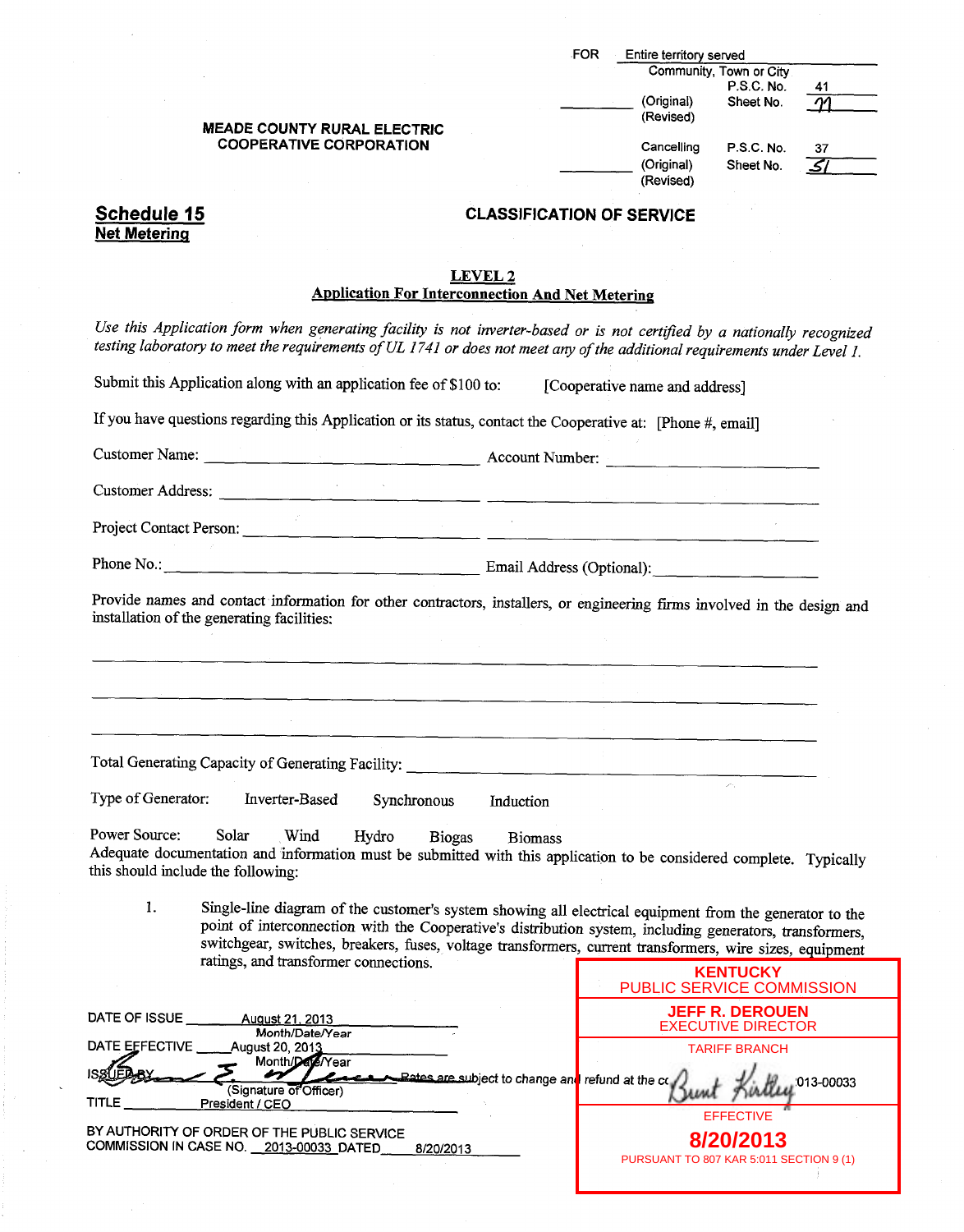|                                                                      | Entire territory served<br><b>FOR</b>                                  |
|----------------------------------------------------------------------|------------------------------------------------------------------------|
|                                                                      | Community, Town or City<br>P.S.C. No.<br>41                            |
|                                                                      | (Original)<br>Sheet No.<br>(Revised)                                   |
| <b>MEADE COUNTY RURAL ELECTRIC</b><br><b>COOPERATIVE CORPORATION</b> | 37<br>P.S.C. No.<br>Cancelling<br>Sheet No.<br>(Original)<br>(Revised) |

- 2. Control drawings for relays and breakers.
- 3. Site Plans showing the physical location of major equipment.
- 4. Relevant ratings of equipment. Transformer information should include capacity ratings, voltage ratings, winding arrangements, and impedance.
- 5. If protective relays are used, settings applicable to the interconnection protection. If programmable relays are used, a description of how the relay is programmed to operate as applicable to interconnection protection.
- 6. A description of how the generator system will be operated including all modes of operation.
- 7. For inverters, the manufacturer name, model number, and AC power rating. For certified inverters, attach documentation showing that inverter is certified by a nationally recognized testing laboratory to meet the requirements of UL 1741.
- 8. For synchronous generators, manufacturer and model number, nameplate ratings, and impedance data Xd, X'd,& X"d).
- 9. For induction generators, manufacturer and model number, nameplate ratings, and locked rotor current.

| Customer Signature:                                                                                 | Date:                                                             |
|-----------------------------------------------------------------------------------------------------|-------------------------------------------------------------------|
|                                                                                                     |                                                                   |
|                                                                                                     |                                                                   |
|                                                                                                     |                                                                   |
|                                                                                                     |                                                                   |
|                                                                                                     |                                                                   |
|                                                                                                     |                                                                   |
|                                                                                                     |                                                                   |
|                                                                                                     |                                                                   |
|                                                                                                     |                                                                   |
|                                                                                                     |                                                                   |
|                                                                                                     |                                                                   |
|                                                                                                     |                                                                   |
|                                                                                                     | <b>KENTUCKY</b>                                                   |
|                                                                                                     | PUBLIC SERVICE COMMISSION                                         |
|                                                                                                     | <b>JEFF R. DEROUEN</b>                                            |
| August 21, 2013<br>DATE OF ISSUE                                                                    | <b>EXECUTIVE DIRECTOR</b>                                         |
| Month/Date/Year<br>DATE EFFECTIVE<br>August 20, 2013                                                | <b>TARIFF BRANCH</b>                                              |
| Month/Date/Year                                                                                     |                                                                   |
| (Signature of Officer)                                                                              | Let 2013-00033<br>Rates are subject to change and refund at the K |
| President / CEO<br><b>TITLE</b>                                                                     | <b>EFFECTIVE</b>                                                  |
|                                                                                                     | 8/20/2013                                                         |
| BY AUTHORITY OF ORDER OF THE PUBLIC SERVICE<br>8/20/2013<br>COMMISSION IN CASE NO. 2013-00033_DATED | PURSUANT TO 807 KAR 5:011 SECTION 9 (1)                           |
|                                                                                                     |                                                                   |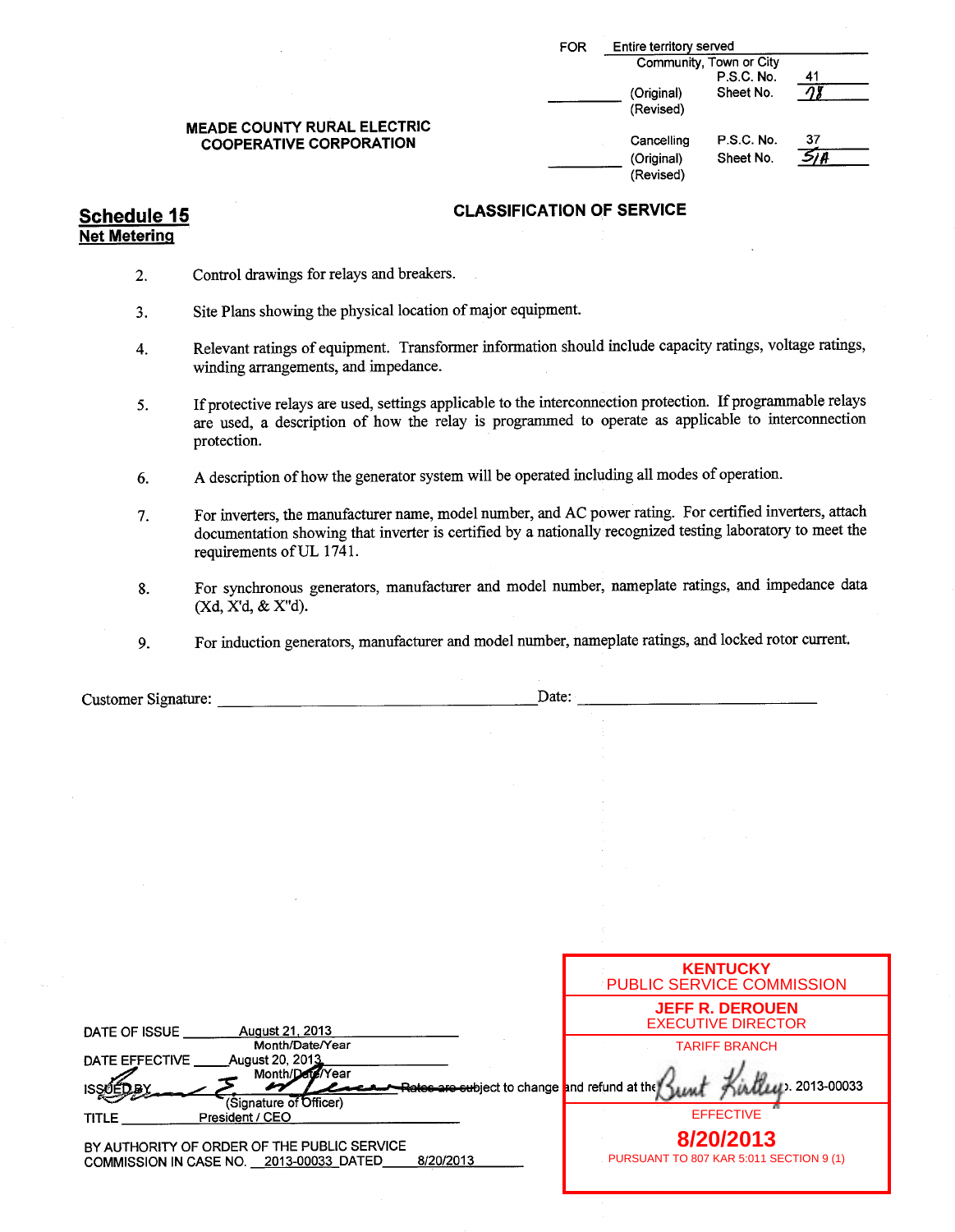|                                | <b>MEADE COUNTY RURAL ELECTRIC</b> |
|--------------------------------|------------------------------------|
| <b>COOPERATIVE CORPORATION</b> |                                    |

|                                | Entire territory served<br><b>FOR</b> |                         |     |  |
|--------------------------------|---------------------------------------|-------------------------|-----|--|
|                                |                                       | Community, Town or City |     |  |
|                                |                                       | P.S.C. No.              | 41  |  |
|                                | (Original)                            | Sheet No.               | na  |  |
|                                | (Revised)                             |                         |     |  |
| EADE COUNTY RURAL ELECTRIC     |                                       |                         |     |  |
| <b>COOPERATIVE CORPORATION</b> | Cancelling                            | P.S.C. No.              | 37  |  |
|                                | (Original)                            | Sheet No.               | 51B |  |
|                                | (Revised)                             |                         |     |  |
|                                |                                       |                         |     |  |

Net Metering

#### LEVEL 2 INTERCONNECTION AGREEMENT

THIS INTERCONNECTION AGREEMENT (Agreement) is made and entered into this  $\_\_\_\_$  day of  $\_\_\_\_$  (Cooperative), and 20 by and between Cooperative), and Customer). Cooperative and Customer are hereinafter sometimes referred to individually as " Party" or collectively as Parties".

#### WITNESSETH:

WHEREAS, Customer is installing, or has installed, generating equipment, controls, and protective relays and equipment (Generating Facility) used to interconnect and operate in parallel with Cooperative's electric system, which Generating Facility is more fully described in Exhibit A, attached hereto and incorporated herein by this Agreement, and as follows:

Location:

Generator Size and Type:

NOW, THEREFORE, in consideration thereof, Customer and Cooperative agree as follows:

Cooperative agrees to allow Customer to interconnect and operate the Generating Facility in parallel with the Cooperative's electric system and Customer agrees to abide by Cooperative's Net Metering Tariff and all the Terms and Conditions listed in this Agreement including any additional conditions listed in Exhibit A.

#### Terms and Conditions:

To interconnect to the Cooperative's distribution system, the Customer's generating facility shall comply with the following terms and conditions:

- 1. The Cooperative shall provide Customer net metering services, without charge for standard metering equipment, through a standard kilowatt-hour metering system capable of measuring the flow of electricity in two (2) directions. If the Customer requests any additional meter or meters or distribution upgrades are needed to monitor the flow in each direction, such installations shall be at the Customer's expense.
- 2. Customer shall install, operate, and maintain, at Customer's sole cost and expense, any control, protective, or other equipment on the Customer's system required by the Cooperative's technical interconnection requirements based on IEEE 1547, the NEC, accredited testing laboratories such as Underwriters Laboratories, and the manufacturer's suggested practices for safe, efficient, **KENTUOK** Noperation of the generating facility in parallel with Cooperative's electric system? UBstGn&ERMICE aC COMMAS SHOULITY

| August 21, 2013<br>DATE OF ISSUE                                                                    | <b>JEFF R. DEROUEN</b><br><b>EXECUTIVE DIRECTOR</b>  |
|-----------------------------------------------------------------------------------------------------|------------------------------------------------------|
| Month/Date/Year<br>August 20, 2013<br>DATE EFFECTIVE                                                | <b>TARIFF BRANCH</b>                                 |
| Month/Date/Year<br><b>Rates are subject to change and refund at the</b><br>(Signature of Officer)   | Willett 2013-00033                                   |
| President / CEO<br><b>TITLE</b>                                                                     | <b>EFFECTIVE</b>                                     |
| BY AUTHORITY OF ORDER OF THE PUBLIC SERVICE<br>8/20/2013<br>COMMISSION IN CASE NO. 2013-00033 DATED | 8/20/2013<br>PURSUANT TO 807 KAR 5:011 SECTION 9 (1) |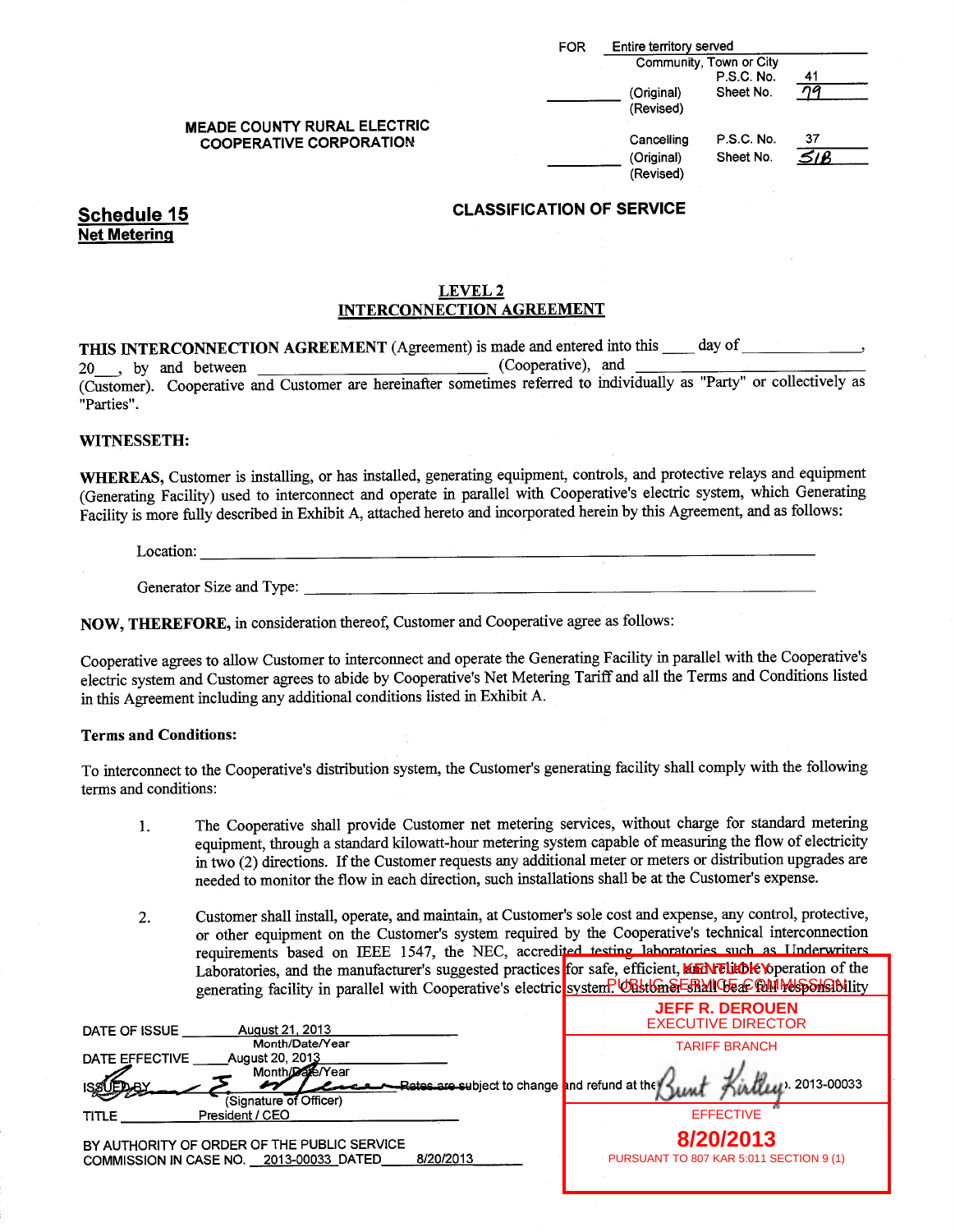| FOR | Entire territory served |                         |    |
|-----|-------------------------|-------------------------|----|
|     |                         | Community, Town or City |    |
|     |                         | P.S.C. No.              | 41 |
|     | (Original)              | Sheet No.               |    |
|     | (Revised)               |                         |    |
|     | Cancelling              | P.S.C. No.              | 37 |
|     | (Original)<br>(Revised) | Sheet No.               |    |

Net Metering

### Schedule 15 CLASSIFICATION OF SERVICE

for the installation, maintenance, and safe operation of the generating facility. Upon reasonable request from the Cooperative, Customer shall demonstrate generating facility compliance.

- 3. The generating facility shall comply with, and Customer shall represent and warrant its compliance with: a) any applicable safety and power quality standards established by the Institute of Electrical and Electronics Engineers( IEEE) and accredited testing laboratories such as Underwriters Laboratories( UL); (b) the National Electrical Code (NEC) as may be revised from time to time; (c) Cooperative's rules, regulations, and Cooperative's Service Regulations as contained in Cooperative's Retail Electric Tariff as may be revised from time to time with the approval of the Kentucky Public Service Commission (Commission); (d) the rules and regulations of the Commission, as such rules and regulations may be revised from time to time by the Commission; and (e) all other applicable local, state, and federal codes and laws, as the same may be in effect from time to time. Where required by law, Customer shall pass an electrical inspection of the generating facility by <sup>a</sup> local authority having jurisdiction over the installation.
- 4. Any changes or additions to the Cooperative's system required to accommodate the generating facility shall be considered excess facilities. Customer shall agree to pay Cooperative for actual costs incurred for all such excess facilities prior to construction.
- 5. Customer shall operate the generating facility in such a manner as not to cause undue fluctuations in voltage, intermittent load characteristics or otherwise interfere with the operation of Cooperative's electric system. At all times when the generating facility is being operated in parallel with Cooperative's electric system, Customer shall so operate the generating facility in such <sup>a</sup> manner that no adverse impacts will be produced thereby to the service quality rendered by Cooperative to any of its other customers or to any electric system interconnected with Cooperative'<sup>s</sup> electric system. Customer shall agree that the interconnection and operation of the generating facility is secondary to, and shall not interfere with, Cooperative's ability to meet its primary responsibility of furnishing reasonably adequate service to its customers.
- 6. Customer shall be responsible for protecting, at Customer's sole cost and expense, the generating facility from any condition or disturbance on Cooperative's electric system, including, but not limited to, voltage sags or swells, system faults, outages, loss of a single phase of supply, equipment failures, and lightning or switching surges, except that the Cooperative shall be responsible for repair of damage caused to the generating facility resulting solely from the negligence or willful misconduct on the part of the Cooperative.
- 7. After initial installation, Cooperative shall have the right to inspect and/or witness commissioning tests, as specified in the Level <sup>1</sup> or Level 2 Application and approval process. Following the initial testing and inspection of the generating, facility and upon reasonable advance notice to Customer, Cooperative shall have access at reasonable times to the generating facility t<mark>o</mark> perform reasonable EN BUCKS pections to

|                                                                                                       | <b>PUBLIC SERVICE COMMISSION</b>                     |
|-------------------------------------------------------------------------------------------------------|------------------------------------------------------|
| DATE OF ISSUE<br>August 21, 2013                                                                      | <b>JEFF R. DEROUEN</b><br><b>EXECUTIVE DIRECTOR</b>  |
| Month/Date/Year<br>DATE EFFECTIVE<br>August 20, 2013<br>Month/Date/Year                               | <b>TARIFF BRANCH</b>                                 |
| -Rates are subject to change and refund at the<br><b>ISSUED<sup>8</sup></b><br>(Signature of Officer) | W <sub>LU</sub> 2013-00033                           |
| President / CEO<br>TITLE                                                                              | <b>EFFECTIVE</b>                                     |
| BY AUTHORITY OF ORDER OF THE PUBLIC SERVICE<br>8/20/2013<br>COMMISSION IN CASE NO. 2013-00033 DATED   | 8/20/2013<br>PURSUANT TO 807 KAR 5:011 SECTION 9 (1) |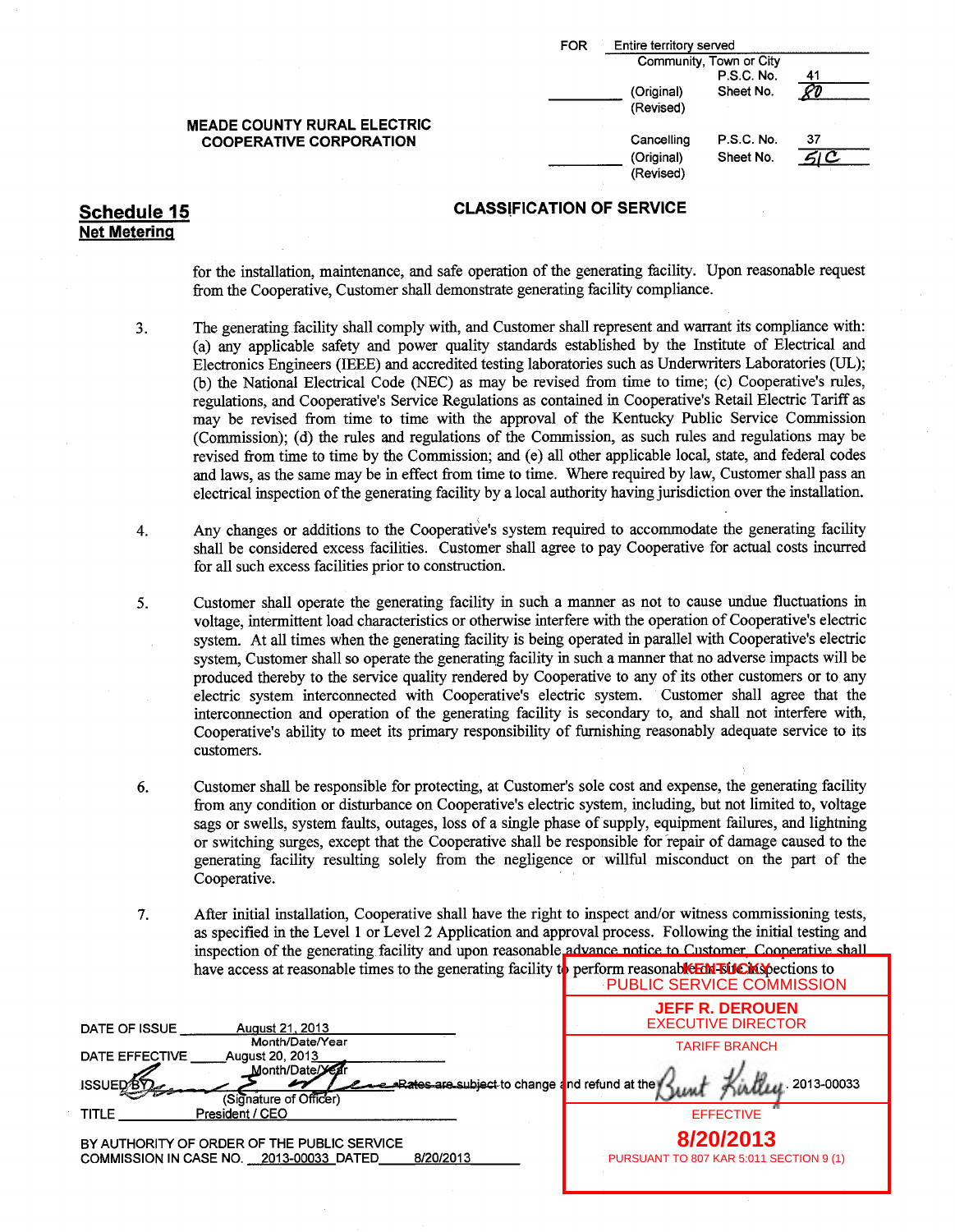| FOR | Entire territory served |                         |    |
|-----|-------------------------|-------------------------|----|
|     |                         | Community, Town or City |    |
|     |                         | P.S.C. No.              | 41 |
|     | (Original)              | Sheet No.               |    |
|     | (Revised)               |                         |    |
|     | Cancelling              | P.S.C. No.              | 37 |
|     | (Original)              | Sheet No.               |    |
|     | (Revised)               |                         |    |

verify that the installation, maintenance and operation of the generating facility comply with the requirements of this tariff.

8. For Level 2 generating facilities, where required by the Cooperative, an eligible Customer shall furnish and install on Customer's side ofthe point of common coupling <sup>a</sup> safety disconnect switch which shall be capable of fully disconnecting the Customer's energy generating equipment from Cooperative's electric service under the full rated conditions of the Customer'<sup>s</sup> generating facility. The external disconnect switch( EDS) shall be located adjacent to Cooperative's meters or the location of the EDS shall be noted by placing a sticker on the meter and shall be of the visible break type in <sup>a</sup> metal enclosure which can be secured by <sup>a</sup> padlock. If the EDS is not located directly adjacent to the meter, the Customer shall be responsible for ensuring the location of the EDS is properly and legibly identified for so long as the generating facility is operational. The disconnect switch shall be accessible to Cooperative personnel at all times. The Cooperative may waive the requirement for an EDS for a generating facility at its sole discretion, and on a case-by-case basis, upon review of the generating facility operating parameters and if permitted under the Cooperative's safety and operating protocols.

The Cooperative shall establish <sup>a</sup> training protocol for line workers on the location and use of the EDS, and shall require that the EDS be used when appropriate, and that the switch be turned back on once the disconnection is no longer necessary.

- 9. Cooperative shall have the right and authority at Cooperative's sole discretion to isolate the generating facility or require the Customer to discontinue operation of the generating facility if Cooperative believes that: (a) continued interconnection and parallel operation of the generating facility with Cooperative's electric system creates or contributes (or may create or contribute) to a system emergency on either Cooperative's or Customer's electric system; (b) the generating facility is not in compliance with the requirements of this tariff, and the noncompliance adversely affects the safety, reliability or power quality of Cooperative's electric system; or (c) the generating facility interferes with the operation of Cooperative's electric system. In non-emergency situations, Cooperative shall give Customer notice of noncompliance including a description of the specific noncompliance condition and allow Customer <sup>a</sup> reasonable time to cure the noncompliance prior to isolating the Generating Facilities. In emergency situations, where the Cooperative is unable to immediately isolate or cause the Customer to isolate only the generating facility, the Cooperative may isolate the Customer's entire facility.
- 10. Customer shall agree that, without the prior written permission from Cooperative, no changes shall be made to the generating facility as initially approved. Increases in generating facility capacity will require a new " Application for Interconnection and Net Metering" which will be evaluated on the same basis as any other new application. Repair and replacement of existing generating facility components not resulting in increases in generating facility capacity is allowed without approval.

|                                                                                                     | <b>KENTUCKY</b><br><b>PUBLIC SERVICE COMMISSION</b>  |
|-----------------------------------------------------------------------------------------------------|------------------------------------------------------|
| DATE OF ISSUE<br><b>August 21, 2013</b>                                                             | <b>JEFF R. DEROUEN</b><br><b>EXECUTIVE DIRECTOR</b>  |
| Month/Date/Year<br><b>DATE EFFECTIVE</b><br><b>August 20, 2013</b><br>Month/Date/Year               | <b>TARIFF BRANCH</b>                                 |
| <b>ISSUET</b><br>Rates are subject to change and refund at the d<br>(Signature of Officer)          | 2013-00033                                           |
| <b>TITLE</b><br>President / CEO                                                                     | <b>EFFECTIVE</b>                                     |
| BY AUTHORITY OF ORDER OF THE PUBLIC SERVICE<br>COMMISSION IN CASE NO. 2013-00033 DATED<br>8/20/2013 | 8/20/2013<br>PURSUANT TO 807 KAR 5:011 SECTION 9 (1) |

### Net Metering

MEADE COUNTY RURAL ELECTRIC **COOPERATIVE CORPORATION**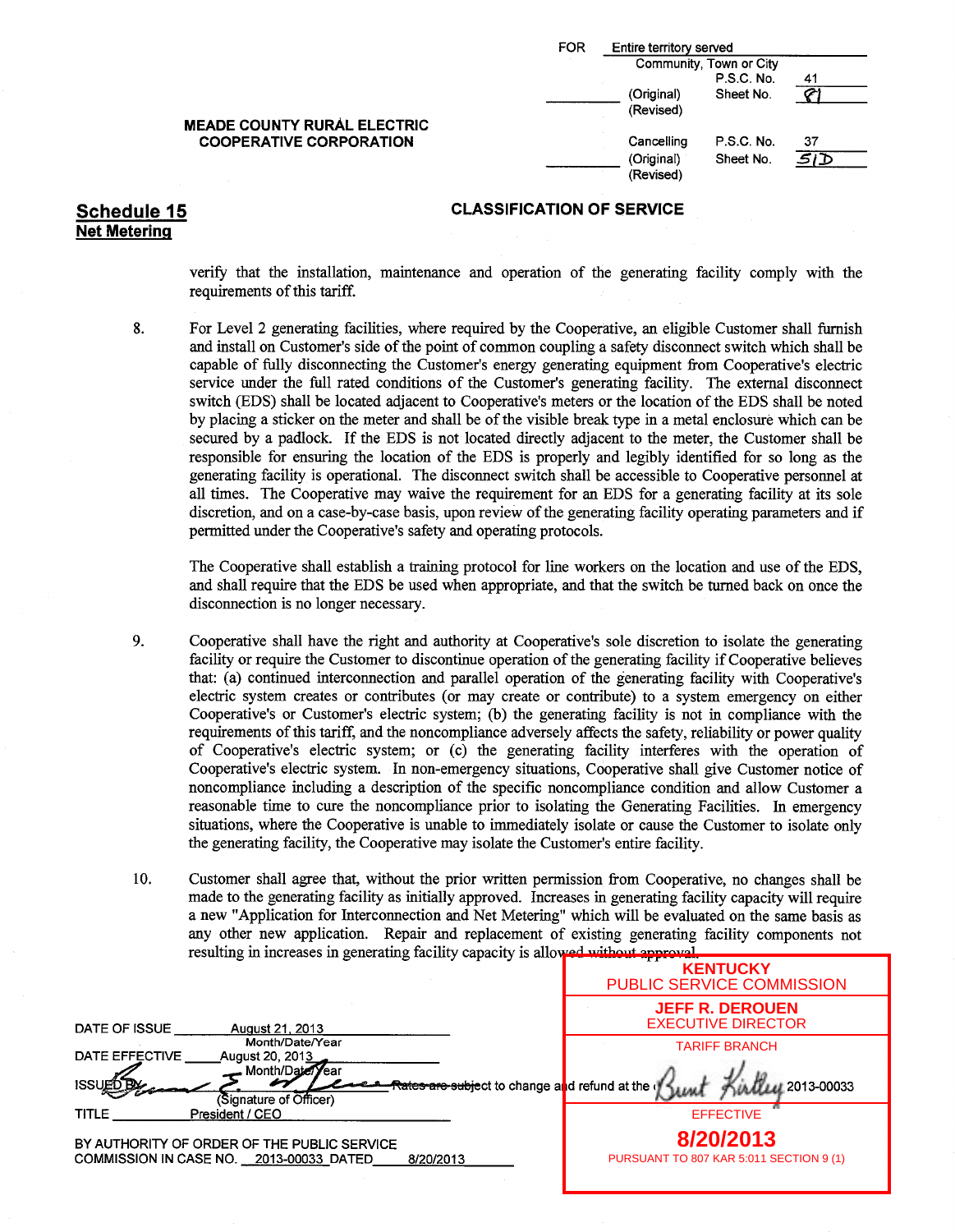|                                    | FOR<br>Entire territory served       |     |
|------------------------------------|--------------------------------------|-----|
|                                    | Community, Town or City              |     |
|                                    | P.S.C. No.                           | 41  |
|                                    | (Original)<br>Sheet No.              | 8a  |
|                                    | (Revised)                            |     |
| <b>MEADE COUNTY RURAL ELECTRIC</b> |                                      |     |
| <b>COOPERATIVE CORPORATION</b>     | Cancelling<br>P.S.C. No.             | 37  |
|                                    | (Original)<br>Sheet No.<br>(Revised) | SIE |

# Net Metering

#### Schedule 15 CLASSIFICATION OF SERVICE

11. To the extent permitted by law, the Customer shall protect, indemnify, and hold harmless the Cooperative and its directors, officers, employees, agents, representatives and contractors against and from all loss, claims, actions or suits, including costs and attorneys fees, for or on account of any injury or death of persons or damage to property caused by the Customer or the Customer's employees, agents, representatives and contractors in tampering with, repairing, maintaining, or operating the Customer's generating facility or any related equipment or any facilities owned by the Cooperative except where such injury, death or damage was caused or contributed to by the fault or negligence of the Cooperative or its employees, agents, representatives, or contractors.

The liability of the Cooperative to the Customer for injury to person and property shall be governed by the tariff(s) for the class of service' under which the Customer is taking service.

- 12. The Customer shall maintain general liability insurance coverage ( through a standard homeowner's, commercial, or other policy). Customer shall provide Cooperative with proof of such insurance at the time that application is made for net metering.
- 13. By entering into an Interconnection Agreement, or by inspection, if any, or by non-rejection, or by approval, or in any other way, Cooperative does not give any warranty, express or implied, as to the adequacy, safety, compliance with applicable codes or requirements, or as to any other characteristics, of the generating facility equipment, controls, and protective relays and equipment.
- 14. A Customer's generating facility is transferable to other persons or service locations only after notification to the Cooperative has been made and verification that the installation is in compliance with this tariff. Upon written notification that an approved generating facility is being transferred to another person, customer, or location, the Cooperative will verify that the installation is in compliance with this tariff and provide written notification to the customer(s) within 20 business days. If the installation is no longer in compliance with this tariff, the Cooperative will notify the Customer in writing and list what must be done to place the facility in compliance.
- 15. The Customer shall retain any and all Renewable Energy Credits( RECs) that may be generated by their generating facility.

#### Effective Term and Termination Rights

This Agreement becomes effective when executed by both parties and shall continue in effect until terminated. This Agreement may be terminated as follows: (a) Customer may terminate this Agreement at any time by giving the Cooperative at least sixty (60) days' written notice; (b) Cooperative may terminate upon failure by the Customer to continue ongoing operation of the generating facility; (c) either party may terminate by giving the other party at least thirty (30) days prior written notice that the other party is in default of any of the terms and conditions of the Agreement Orthography rate schedule, tariff, regulation, contract, or policy of the Cooperative, so long as the Helalde Specifies the base that ISSION

| DATE OF ISSUE<br><b>August 21, 2013</b>                                                                                                                                             | <b>JEFF R. DEROUEN</b><br><b>EXECUTIVE DIRECTOR</b>  |  |
|-------------------------------------------------------------------------------------------------------------------------------------------------------------------------------------|------------------------------------------------------|--|
| Month/Date/Year<br>DATE EFFECTIVE<br>August 20, 2013<br>Month/Date/Xear<br><b>ISSUED<sup>®</sup>P</b><br>Lates are subject to change arid refund at the o<br>(Signature of Officer) | <b>TARIFF BRANCH</b><br><b>MALLAL 2013-00033</b>     |  |
| <b>TITLE</b><br>President / CEO                                                                                                                                                     | <b>EFFECTIVE</b>                                     |  |
| BY AUTHORITY OF ORDER OF THE PUBLIC SERVICE<br>COMMISSION IN CASE NO. 2013-00033 DATED<br>8/20/2013                                                                                 | 8/20/2013<br>PURSUANT TO 807 KAR 5:011 SECTION 9 (1) |  |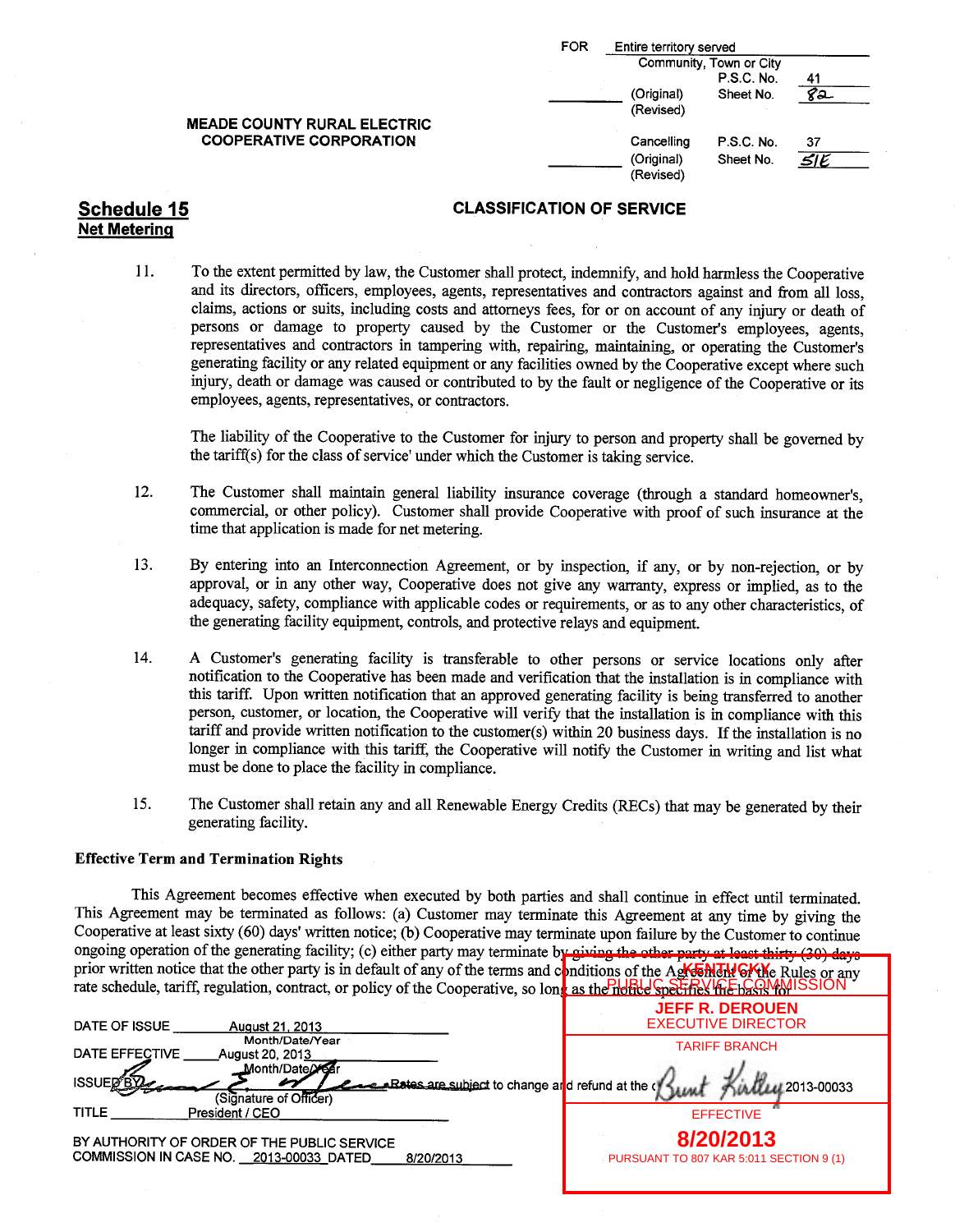|                                                               | Entire territory served<br><b>FOR</b>                                         |  |
|---------------------------------------------------------------|-------------------------------------------------------------------------------|--|
|                                                               | Community, Town or City<br>P.S.C. No.<br>41                                   |  |
|                                                               | Sheet No.<br>(Original)<br>(Revised)                                          |  |
| MEADE COUNTY RURAL ELECTRIC<br><b>COOPERATIVE CORPORATION</b> | 37<br><b>P.S.C. No.</b><br>Cancelling<br>Sheet No.<br>(Original)<br>(Revised) |  |

## Net Metering

termination and there is opportunity to cure the default; (d) the Cooperative may terminate by giving the Customer at least the event that there is a material change in an applicable law, regulation, or statute affecting this thirty (30) days notice in the event that there is a material change in an applicable law, regulation, or statute affect Agreement or which renders the system out of compliance with the new law or statute.

IN WITNESS WHEREOF, the Parties have executed this Agreement, effective as of the date first above written.

### COOPERATIVE CUSTOMER

| $\cdot$<br>By:      | By:           |
|---------------------|---------------|
| Printed Name        | Printed Name  |
| Title:              | Title:        |
| $\mathcal{L}^{(1)}$ |               |
| $\sim$              | 15.<br>$\sim$ |

|                                                                                                                             | <b>KENTUCKY</b><br><b>PUBLIC SERVICE COMMISSION</b>  |
|-----------------------------------------------------------------------------------------------------------------------------|------------------------------------------------------|
| August 21, 2013<br>DATE OF ISSUE<br>Month/Date/Year                                                                         | <b>JEFF R. DEROUEN</b><br><b>EXECUTIVE DIRECTOR</b>  |
| August 20, 2013<br>DATE EFFECTIVE<br>Month/Date Lear<br>Rates are subject to change and refund at the c<br><b>ISSUED BY</b> | <b>TARIFF BRANCH</b><br>2013-00033                   |
| (Signature of Officer)                                                                                                      |                                                      |
| President / CEO<br><b>TITLE</b>                                                                                             | <b>EFFECTIVE</b>                                     |
| BY AUTHORITY OF ORDER OF THE PUBLIC SERVICE<br>8/20/2013<br>COMMISSION IN CASE NO. 2013-00033_DATED                         | 8/20/2013<br>PURSUANT TO 807 KAR 5:011 SECTION 9 (1) |